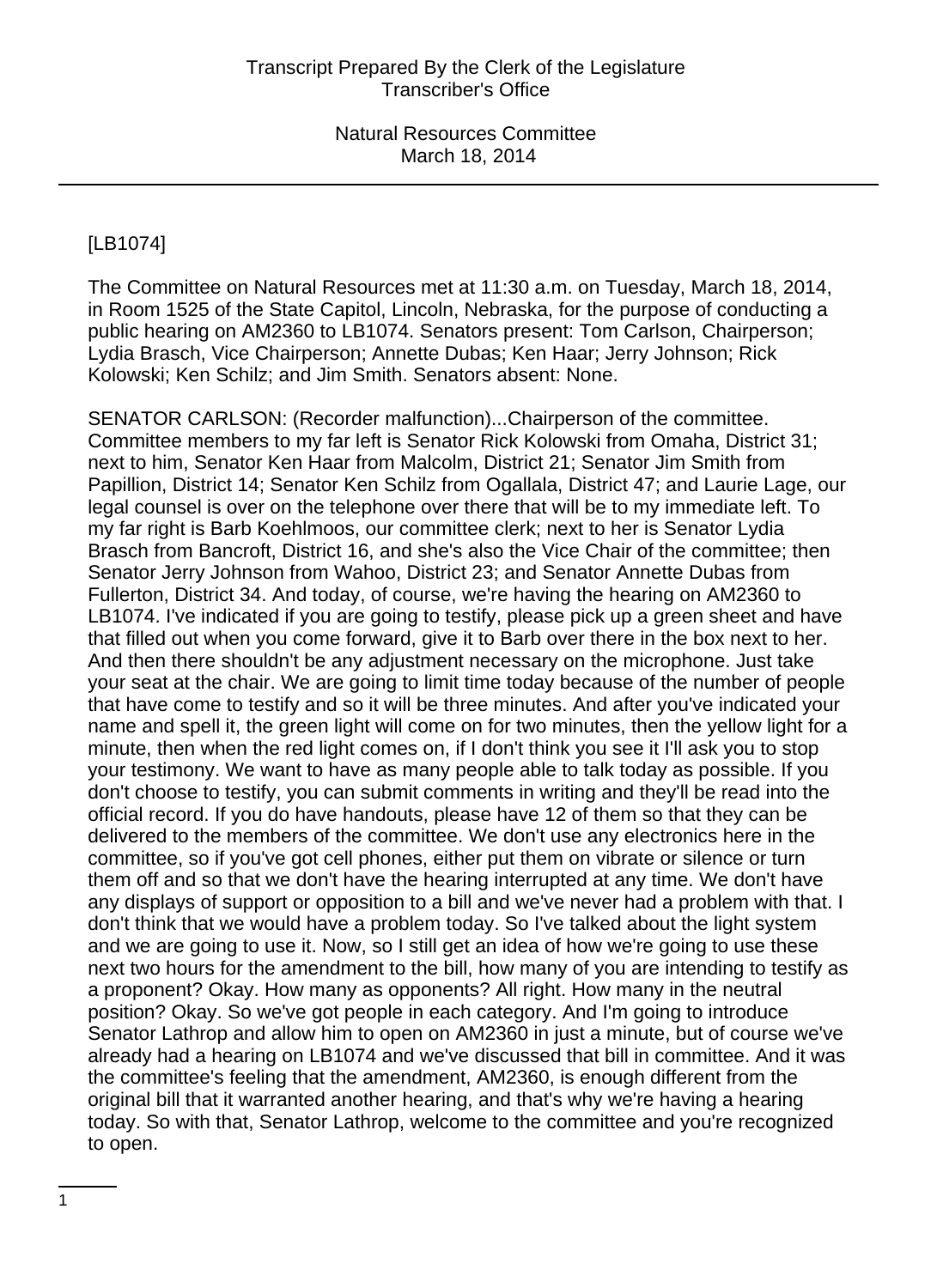Natural Resources Committee March 18, 2014

SENATOR LATHROP: (Exhibit 1) Thank you, Chairman Carlson, members of the Natural Resources Committee. My name is Steve Lathrop, L-a-t-h-r-o-p. I represent District 12 in the Legislature and I'm here today to introduce the amendment, AM2360, to LB1074. And maybe I can begin with making this comment. To prepare for the introduction of LB1074 and this committee amendment...or this amendment, AM2360, I have reviewed task force reports going back ten years. I've reviewed water funding reports. I've reviewed the report of the Special Master and the summary of funding and tax measures over the last ten years where the Legislature has appropriated General Funds and appropriated funds from various cash funds for water sustainability projects. And I'm struck by the good intentions of those who have worked on water issues over the last 20 years, and without exception, almost every report concludes that we need to stop depletions of the aquifer and get to sustainable. Sustainability invariably is the theme and the conclusion of each one of these reports. This year I believe we have a unique opportunity to address sustainability, and the question is whether we have the will to do what must be done or will we simply appropriate dollars for water sustainability and call it good. If we're serious about sustainability, we will pass LB1098 that deals with the funding and LB1074 which addresses sustainability. The two will provide a comprehensive approach to sustainability, in my judgment. And you're all familiar with LB1098 so let me introduce, once again, LB1074 and AM2360. And before I do that, let me make this observation. AM2360 does not require anything more than what the various task forces have called for in the past. The Water Funding Task Force that did its work this summer had in its conclusions the following goal: protect the ability of future generations to meet their needs through increasing aquifer recharge, reducing aquifer depletion, increasing streamflow, remediating threats to drinking water, and forwarding the goals and objectives of approved IMPs. The strategic plan includes this tenet: Encourage the development of integrated management plans for all natural resources districts and that relies on IMPs and groundwater management plans to guide Nebraska to water sustainability within a specific time frame. That's a strategy of the plan to get to water sustainability in a specific time frame. And the goals for appropriating money, we've established a hierarchy. The second of the criteria is as follows. The extent to which the PPA, which is program, project, and activity, contributes to the goals of water sustainability for the state of Nebraska by protecting the ability of future generations to meet their needs, including the following: increase aquifer recharge, reducing aquifer depletion, and increasing streamflow. That's from the task force that met this summer and you're...obviously, most of you if not all of you served on that. There was another task force that issued a report just two years ago, not even two years ago, the Republican River Basin Water Sustainability Task Force. And I know some of you were members of that. That task force made certain recommendations as well, and that's worth observing before I introduce my amendment. The task force recommends that consideration be given to amending statutes governing groundwater management plans to require NRDs to identify water sustainability goals that address and ultimately stop aquifer declines. AM2360 does just that. AM2360 would provide that a basinwide plan be developed within three years from the date of the act by the relevant natural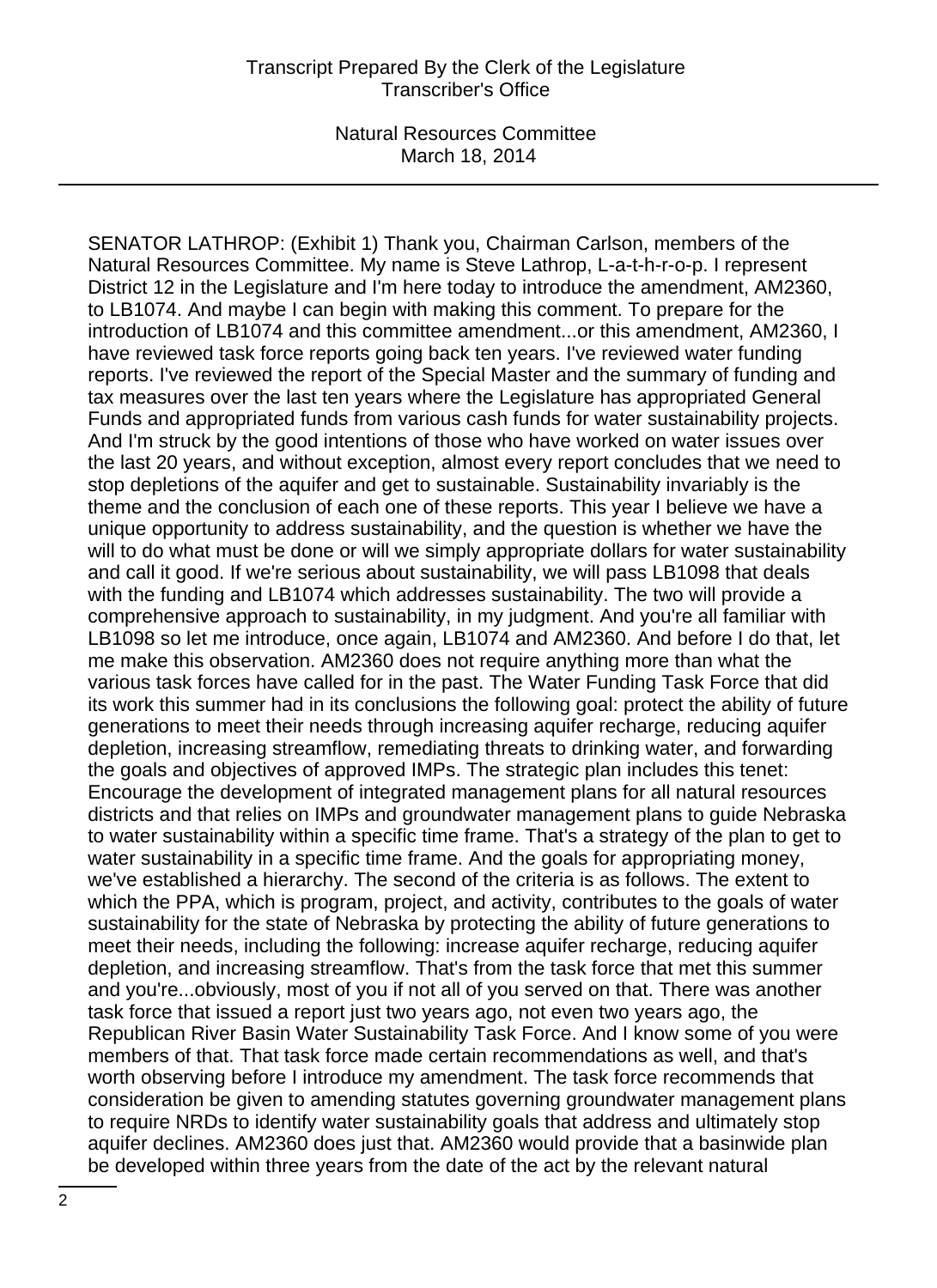Natural Resources Committee March 18, 2014

resources districts and the Department of Natural Resources district (sic) for every river basin in Nebraska. It would require clear goals and objectives, with the purpose of sustaining a balance between water uses and water supplies, ensuring permitted uses of hydrologically connected water will be sustained to the greatest extent possible, and ensuring compact compliance; that the goals and objectives be met within 30 years, and if not met, authorize the Department of Natural Resources to take over management of the basin to schedule, measure progress towards the goals and objectives; a consultation and collaborative process with official participants and other stakeholders in the plan's development; and invocation of the interrelated Water Review Board if the department or the affected NRDs conclude that an agreement on the plan cannot be reached; and technical reviews every five years by the Department of Natural Resources and the NRDs to determine whether the modifications to the plan are needed in order to meet the goals and objectives; and finally, a public hearing process for adoption of the plan and before subsequent modifications. AM2360 does not add or change definitions of any of the appropriated appropriation statuses. It doesn't negate any work of NRDs that already have done...has already done on an integrated management plan or multibasin plan as long as the plan is consistent with the basinwide plan. It does not negate any work NRDs have already done on the basinwide plan, nor does it remove final authority for any plan approval from the department or the NRDs. That's what the amendment does. In very simple terms, it requires that every river basin, through a basinwide plan, get to sustainable within 30 years. I am...I need to make one more comment before I turn it over to the Chair. In the amendment, on page 11, line 18, we've indicated that the basinwide plan shall have clear goals and objectives, and (ii) ensure that permitted uses of the hydrologically connected surface water and groundwater in the basin, subbasin, or reach will be sustained to the greatest extent possible. The use of the term "permitted" has apparently been interpreted by some critics narrowly as requiring that permitted uses, as in I have a permit, have some priority. The use of the term was synonymous with allowed or, in a broader sense, permissive and not intended to give some priority to those who hold a permit. And I think that will address certainly some of the predictions of dire problems resulting from this amendment because I believe that that's the...that's an interpretation that is used to cause concern among the NRDs with respect to how water will be managed in their basin going forward. And with that, I'll be happy to answer any questions. [LB1074]

SENATOR CARLSON: Okay. Thank you, Senator Lathrop. Any questions of the committee? Part of the reason there aren't questions right now is because we want to hear as many testifiers as we can, and then you'll have your closing. [LB1074]

SENATOR LATHROP: And I certainly want to close after they're done testifying. [LB1074]

SENATOR CARLSON: Okay. Okay. All right, thank you, Senator Lathrop. We're ready now to hear proponents. And those of you that raised your hand, let somebody step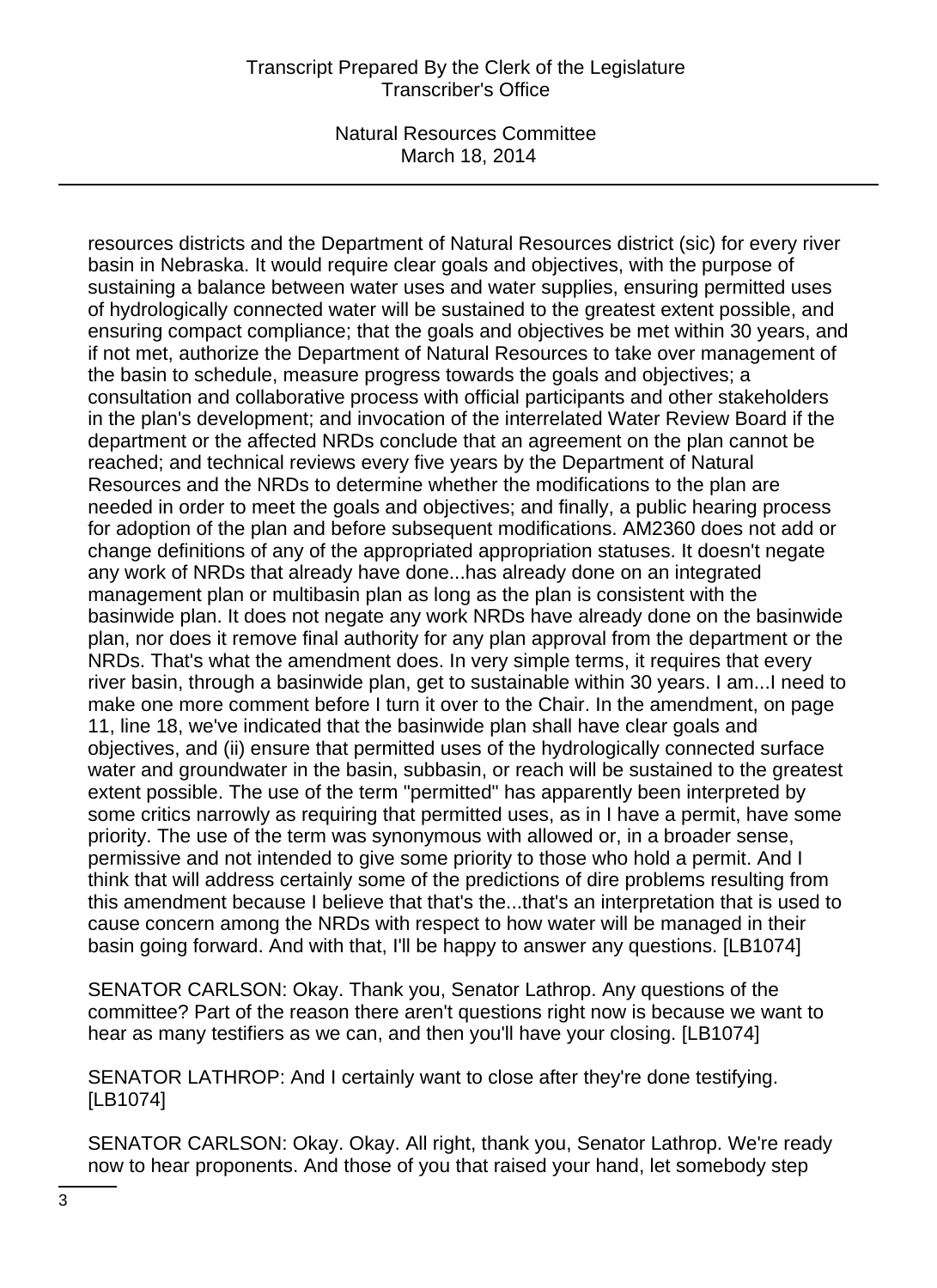forward and then the rest of you, you can get in the on-deck area there so that we can move right along. So proponents for AM2360. And as Mike comes forward, others of you please come up and take a chair here up front. And, Mike, as I indicated, we'll wait for you to say your name and spell it, and then the green light comes on for two minutes and then the yellow light for one. Welcome. [LB1074]

MIKE DELKA: (Exhibit 2) Honorable Chairman, members of the Natural Resources Committee, my name is Mike Delka, M-i-k-e D-e-l-k-a, and I'm the manager of the Bostwick Irrigation District in Nebraska. The district believes the state has many challenges in water management, and LB1074 and its amendment will assist in addressing some of those challenges. We've heard opposition to the bill that feel that this is a threat to local control. Although the state delegates some responsibilities and authorities for control of the state's water, it is never the intent to be subservient to a subdivision. A scientific evaluation and coordinated management offer a stronger potential to maximize the benefits of local control and give innovative long-term solutions with a holistic approach. This bill is for knowledgeable water management that should minimize the socioeconomic impacts to our communities for the present and the future. This is not groundwater or surface water, but is Nebraska water. At a recent NRD public information meeting, the manager was asked if the NRD has taken any action on behalf of the private surface irrigators who pay taxes to the NRD and are impacted by being shut off from irrigation. His answer was no. Equal taxation deserves equal representation and no water users should be asked to sacrifice more than his neighbor. Thank you for the opportunity to comment and I'll be glad to answer any questions. [LB1074]

SENATOR CARLSON: Okay, Mike, thank you for your testimony. Any questions of the committee? And if not, it's not because we're not interested. [LB1074]

MIKE DELKA: No. [LB1074]

SENATOR CARLSON: We're trying to let as many people testify as possible. Thank you, Mike. [LB1074]

MIKE DELKA: I tried to keep it short. Thank you. [LB1074]

SENATOR CARLSON: All right. Next testifier. Welcome. [LB1074]

JAY SCHILLING: (Exhibit 3) Senator Carlson and the rest of the members, thank you for this opportunity. I know this is a complex issue. As I heard recently, if you get three farmers in a room, you're going to get four different opinions, so. My name is Jay Schilling, S-c-h-i-l-l-i-n-g. I'm from McCook, Nebraska, and my testimony is in support of the amendment, AM2360, to LB1074. With over 9 million irrigated acres, this amendment is going to be crucial for management and sustainability of the water future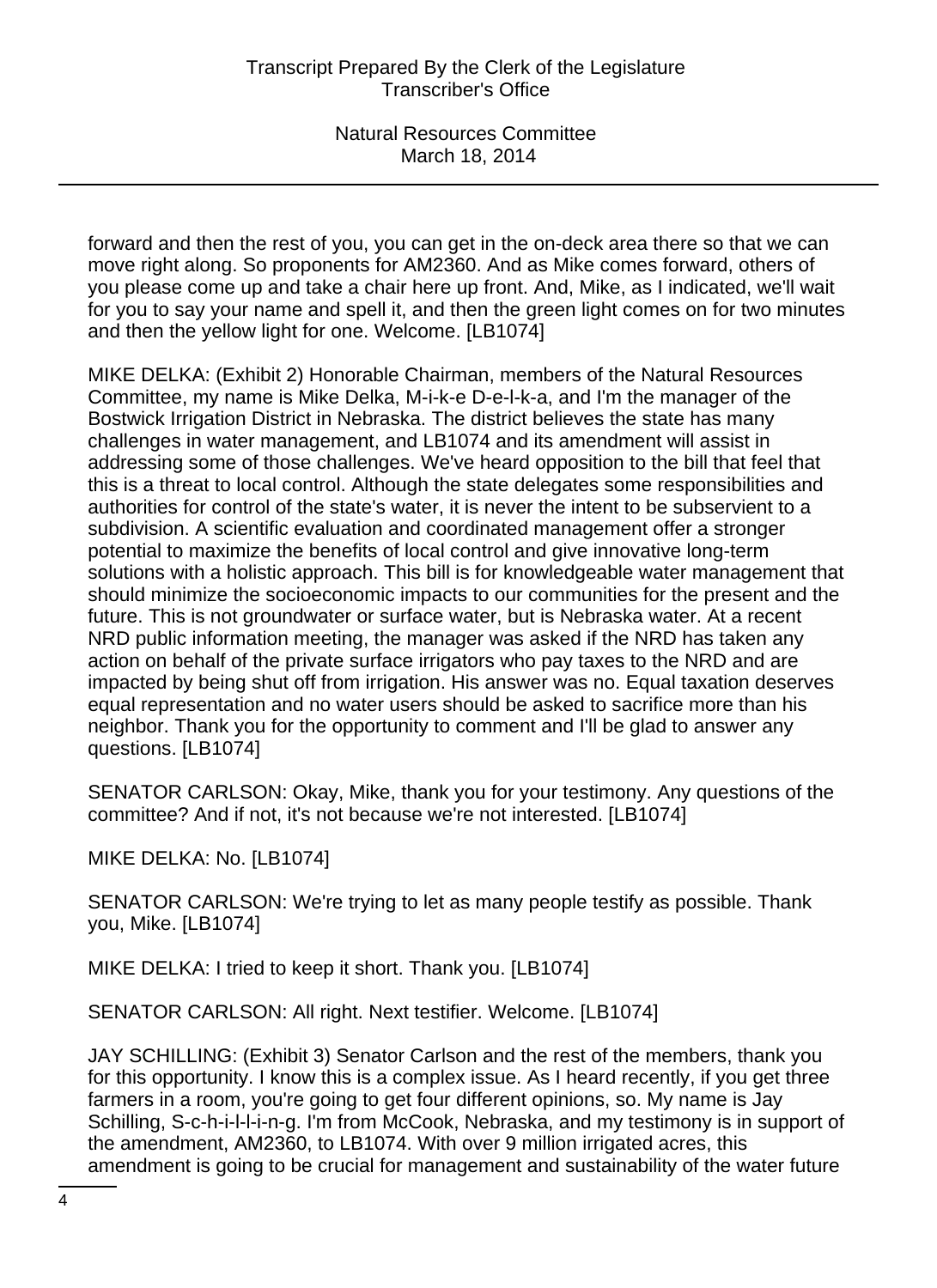Natural Resources Committee March 18, 2014

for the state of Nebraska. I would like to emphasize the need for water management and balance with regard to livestock and domestic use. Declining water tables in our area have made many people lower their stock wells. In rangeland, they're as low as they can go. If we don't do some management actions, we endanger taking the water away from this rangeland. And without water, it's basically worthless. As far as the domestic side of it, where I live, our groundwater depends heavily on recharge from our irrigation canal. These canals have been charged since the 1950s, other than six years in the 2000s. And during that six years, a small housing division south of McCook, all their wells went dry. They were fortunate enough that municipal water let them tie in. But I guess, yes, I am worried about my surface water for irrigation, but if we...if our domestic supply is threatened, our operation that we've built up over 25 years will be useless. We calve there, we background calves. We need water for our enterprise. And I think that's one thing that we need to seriously consider in this state when we talk about a balance. We also have millions of dollars in our area spent on augmentation projects, and I know people are worried about the future of those. I think these augmentation projects, if you pump them annually at the same rate that was allowed to be used on the field with a growing crop, they could be a positive benefit through a basinwide plan. I think you could use them every year and basically you could front-load the system that way so that we could be more proactive than reactive in our basin. I see this bill as being a positive for many other parts of the state because they can develop a plan to get ahead of the situation before it happens, and a lot of them have already developed their plans and there will be no change. So we won't...really, they will have to develop a plan, but they won't change their management action from what they're doing now. In closing, I urge this committee to advance this amendment to the...or bill to the Legislature. I truly believe the future of irrigation and all other water uses in our state depends on using science and best methodologies to develop plans to ensure sustainability. We can't continue blindly forward, reacting to these situations after they happen. We need a plan to balance and sustain our supply. And I thank you for your time. [LB1074]

SENATOR CARLSON: Okay, thank you, Jay. Any questions of Jay? Okay, seeing none, thank you for your testimony. Next proponent. Welcome, Claude. [LB1074]

CLAUDE CAPPEL: (Exhibit 4) Welcome. Thank you. My name is Claude Cappel, C-l-a-u-d-e C-a-p-p-e-l. Senator Carlson, members of the Natural Resources Committee, basically, Nebraska only has two sources of new water--from the North Platte and South Platte River, and rain. Where the Republican enters Nebraska in the Upper Republican western boundary, its elevation is approximately 200 feet higher than where the Platte leaves the Upper Republican. When it leaves the Middle Republican just east of Cozad, the Platte River is over 250 feet higher than the Republican. In 1978, I received a handout, plus initial ones done in '76 and '95, they're studies, from an NRD manager just prior to leaving, saying you're going to need these someday. They pretty much correlate. Underground water moves in the direction of the land slope. On page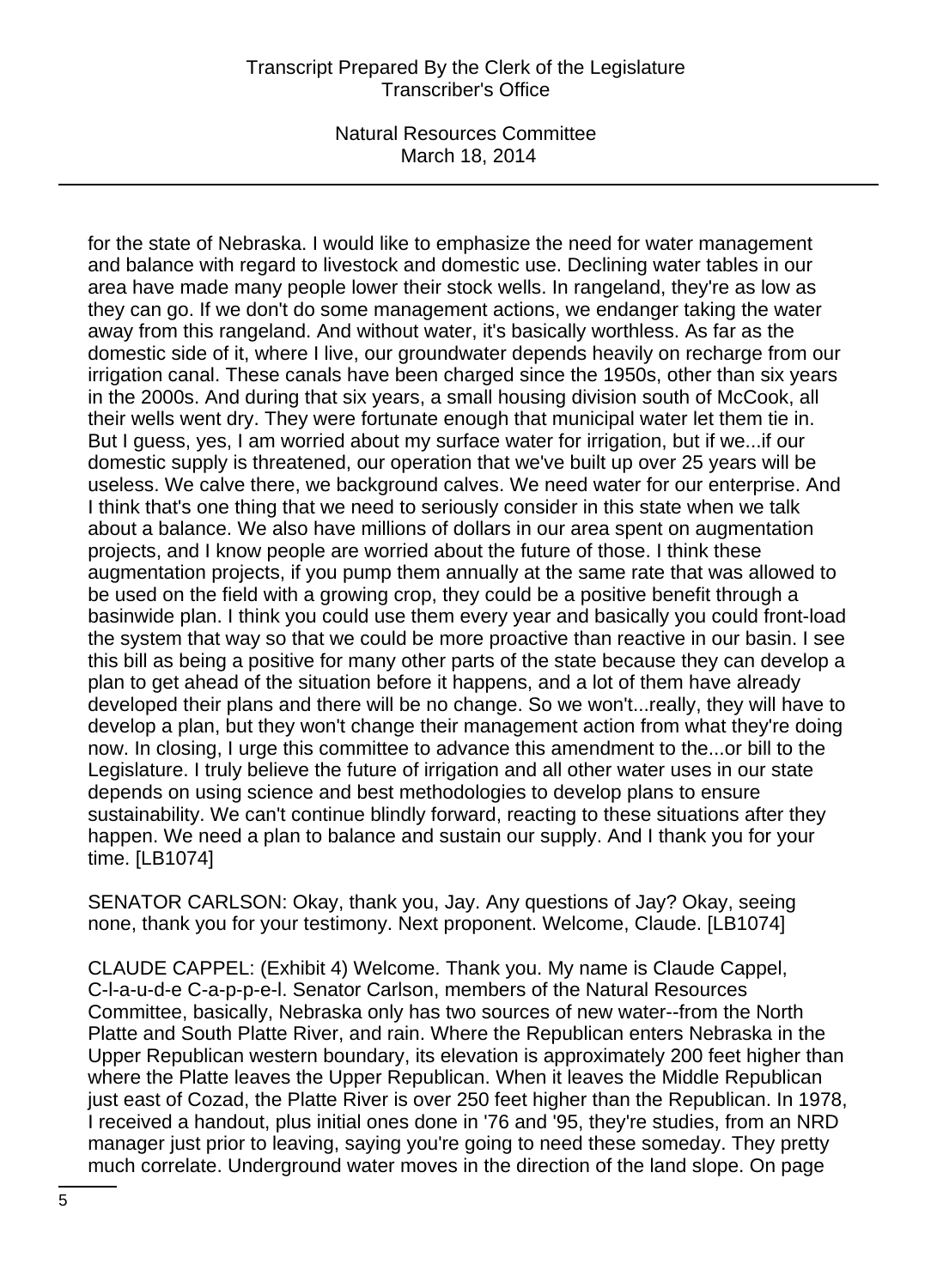Natural Resources Committee March 18, 2014

73 of the handout, one of the handouts that's in this attached stuff, there were 38,000 acre-feet of underground flow from the Upper Republican to the Middle Republican. It's my theory that when the Platte goes dry in the summer, depending on rainfall/snowpack is neutral or less, because of the underground aquifer which the Platte provides is moving, in the aquifer, in the slope of the elevation from south to southeast. The Republican has no underground water going south of it, and part on page 50 it shows a bedrock bridge on the north side of the Upper Republican part of the river. In 1982 the Legislature gave the NRDs the authority to control groundwater. In 2004, LB962 recognized all water. But in 2007 the Legislature passed LB702, which took protection of surface water away and allowed groundwater for economic prosperity to deplete the aquifer. There's no requirement for just compensation for those who are losing what was once considered a share in shortage or a property right. If this can happen, what is to stop the taking of other rights, like land and homes, by passing another statute to take away these property rights? The Middle Republican purchased only surface water and groundwater from a small private irrigation company in 2011, a document. That, plus a proportional increase in the value of the irrigated property, should be compensated for. There was a taking of a property right of surface water irrigation in irrigation districts that have to pay a tax, operation and maintenance for that taking, and the response area for that taking. I believe that the taking of the property for a state or federal purpose needs to be justly compensated. Pumping the aquifer till it's dry, till it's depleted should not be an option. If this continues, areas like McCook and others will be devastated financially. Pumping groundwater to meet compact requirements should not be an option because it is depleting the water in the aquifer. The Platte is and all rivers will come to the same fate. Please read these handout verifications. Thank you. [LB1074]

SENATOR CARLSON: Okay, thank you, Claude, for your testimony and for bringing this information in. I appreciate what you do there. Any questions of Claude? Okay, thank you for your testimony. [LB1074]

CLAUDE CAPPEL: Thank you. [LB1074]

SENATOR CARLSON: Next proponent. Welcome. [LB1074]

STEVEN CAPPEL: (Exhibit 5) Senator Carlson, Natural Resources District (sic), my name is Steven Cappel, S-t-e-v-e-n C-a-p-p-e-l. I am a director of the Middle Republican NRD, but I am here to testify on my own behalf and not that of the Middle Republican NRD. I'm here to testify in support of LB1074. Having a whole basin joint MIP is a better system than what we have now, which is discriminatory, costly, and unsustainable. LB1074 should give all water users and uses a voice in the discussion process of creating a more equitable distribution of water and the burdens of shortfall. I do not believe this bill creates any undue burden on any river basins in the state of Nebraska, and we already have one basin designated as overappropriated and, to my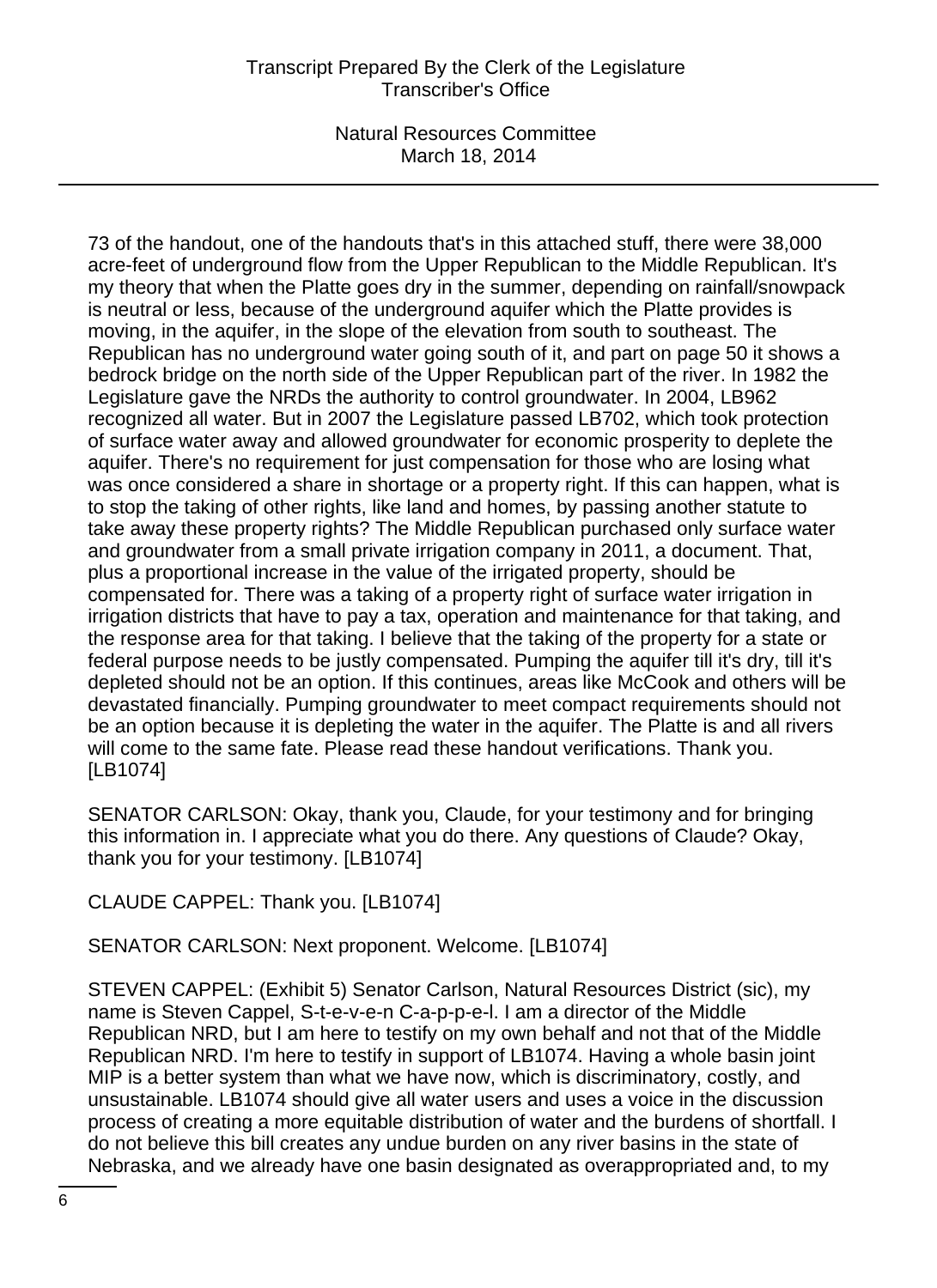Natural Resources Committee March 18, 2014

knowledge, it never created any economic devastation. It does not take any local control away from NRDs unless they choose to ignore the problems and do nothing. The over 30 years to get the problem solved is more than enough time. In the case of the Republican River Basin, another 30 years it will be too late. Along with my testimony, I have included a map from a current USGA study of changes in the Ogallala Aquifer. In this study, they are saying Nebraska's share of the Ogallala has only dropped 1 percent, leaving the perception that everything is fine for Nebraska. But when I look at this map, I see a totally different story. I see that Nebraska, there are four counties that make up most of all the declines. Three of these four are in the Republican River Basin. These four counties make up probably less than 15 percent of the aquifer in Nebraska and have overcome all the positive aquifer levels and then brought the whole state down 1 percent. That can only mean the declines are big in these areas. And under the current system they are only getting bigger. This concept of painting a rosy picture to hide the truth and the facts is why the Republican River is in such jeopardy. And it is my hope that LB1074 will create a more open, factual dialogue in getting the river sustainable for future generations to come. Thank you for your time. [LB1074]

SENATOR CARLSON: Okay, thank you, Steve. Any questions of Steve? Okay, thank you. Next testifier. Any more proponents? [LB1074]

DUANE HOVORKA: Good morning. [LB1074]

SENATOR CARLSON: Welcome, Duane. [LB1074]

DUANE HOVORKA: (Exhibit 6) My name is Duane, D-u-a-n-e, Hovorka, H-o-v-o-r-k-a. I'm here on behalf of the Nebraska Wildlife Federation in support of AM2360 to LB1074. We think it would be a vital next step to provide better water resource planning throughout the state, not just in watersheds that are already fully or overappropriated. LB962 a decade ago helped modernize the water law by recognizing that what we've been doing in the past to regulate groundwater and surface water separately wasn't working. So it required NRD-level and watershed-level provisions to manage the conflict in those watersheds where we had reached fully or overappropriated status; included broad goals and objectives maintaining economic viability, social, environmental health, safety, and the welfare of the river basin. Unfortunately, it's easier and more effective to do that kind of planning before we get to the point where we've got all the water appropriated and where we still have some excess in the river so we can...we have more flexibility at that point. What this amendment does by requiring watersheds around the state to all participate in planning, is it gives us a chance to do that planning in those watersheds before we get to the crisis stage, before we get to fully appropriated. So we think that would be a terrific improvement over the current law to require that we plan throughout the state, not just where we've already recognized that we have a problem. There were a couple of shortcomings in LB962, probably more than a couple, but a couple of them carried over into the current law and the current amendments. And so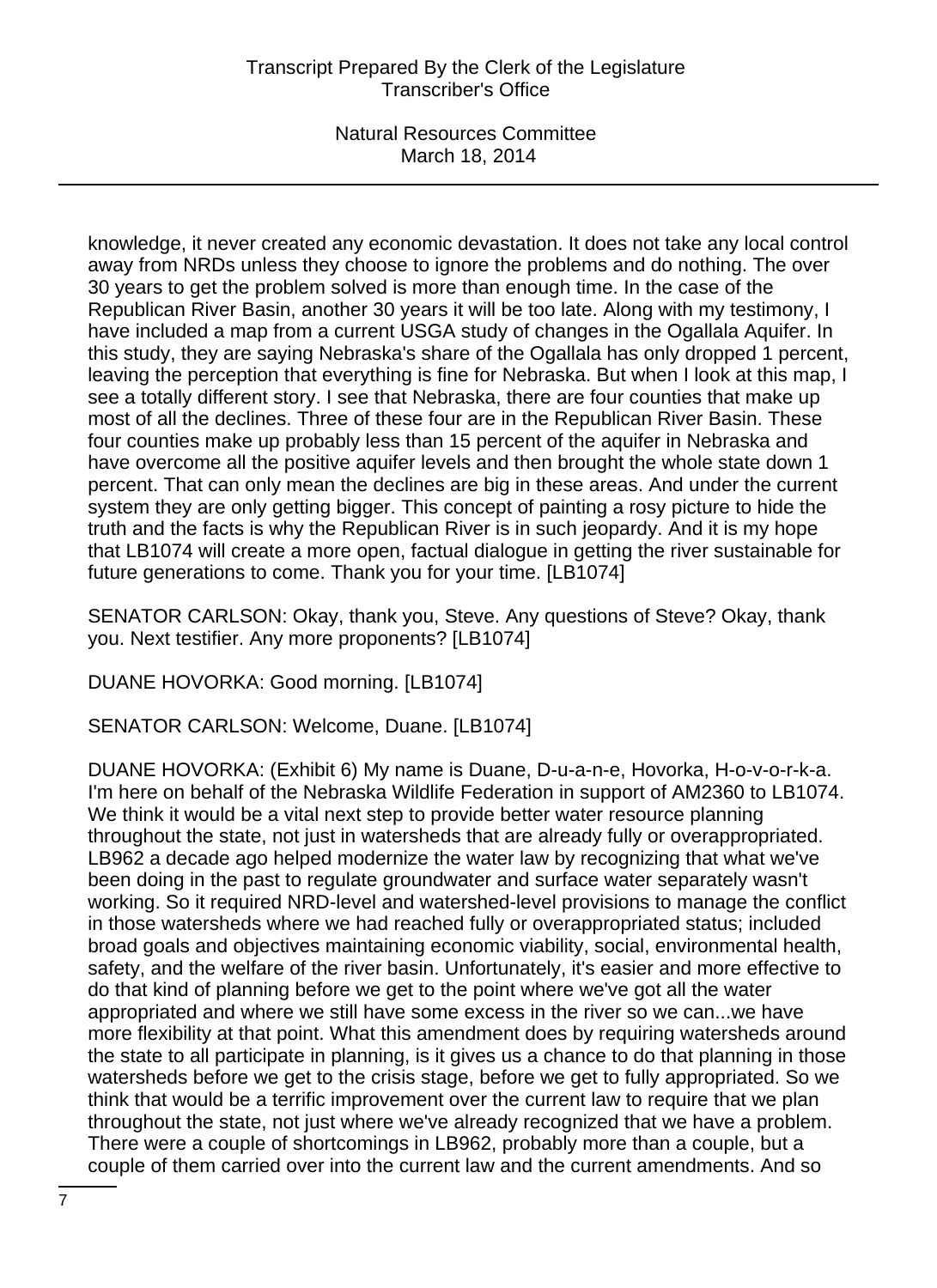Natural Resources Committee March 18, 2014

with apologies to Senator Lathrop for not warning him, we did have a couple suggestions on the amendment. One would be to recognize that the Game and Parks Commission does have some instream flow water rights in the Central and Lower Platte and also on Long Pine Creek. And so it only makes sense that they also be a named stakeholder, along with the irrigation districts and the other folks who have water rights, as these plans are being developed, that they be at the table. And second is to recognize that there are beneficial uses that don't have permits and rights, things like recharge of groundwater wells, irrigation wells, and municipal wells, instream flows that benefit fish and wildlife, flows that...groundwater and surface water flows that help recharge and protect wetlands. Those don't have permits but they are beneficial uses. We think they should be considered in these plans. We don't advocate that they should automatically be protected, but we think as you're developing a plan to protect and sustain water uses in the future, you ought to look not just at the stuff with rights and permits in place, but also look to see what you can do for those other water beneficial uses. And so we've got suggested some amendments I can hand out. And I'd be...that's my testimony. I'd be glad to take questions. [LB1074]

SENATOR CARLSON: Okay, thank you, Duane. Any questions of the committee? Seeing none, thank you. And we'll go to the next testifier. Welcome, Brad. [LB1074]

BRAD EDGERTON: (Exhibit 7) Good morning, Senator Carlson and members of the committee. My name is Brad Edgerton, B-r-a-d E-d-g-e-r-t-o-n. I'm here on behalf of the Frenchman-Cambridge Irrigation District and we're here in support of the amendment to LB1074. We support this because we believe this bill, as amended, is a move in the right direction towards ensuring that we have water for agriculture long into the future. And that's really the bottom line here today. You know, we had some concerns about the 30-year period, but we do like the fact that there's incremental checks in the bill where we can see if we're on track to achieving the final goal of becoming...basically having our water in balance in the basin in the future. So, you know, we think this is an important bill and it will, at least in the Republican River Basin, I think it will put us on track to where all the parties can get together and work together and resolve these issues that we need to. We know that compliance is out there. We have to be in compliance. And really, what we're deciding to do is how do we divide up Nebraska's 49 percent of the water supply so that everybody in the basin has an opportunity to make a living and survive in that basin. So with that, I thank you for your time here today and taking time to have this special hearing for this legislation. Thank you. [LB1074]

SENATOR CARLSON: Okay, thank you, Brad. Questions? Seeing none, thank you. Next proponent. Welcome. [LB1074]

LEN SCHROPFER: Thank you. Good afternoon, Chairman Carlson and members of the Natural Resources Committee. My name is Len Schropfer, L-e-n S-c-h-r-o-p-f-e-r. Senator Carlson and some of you have heard this before. I'm a dryland farmer in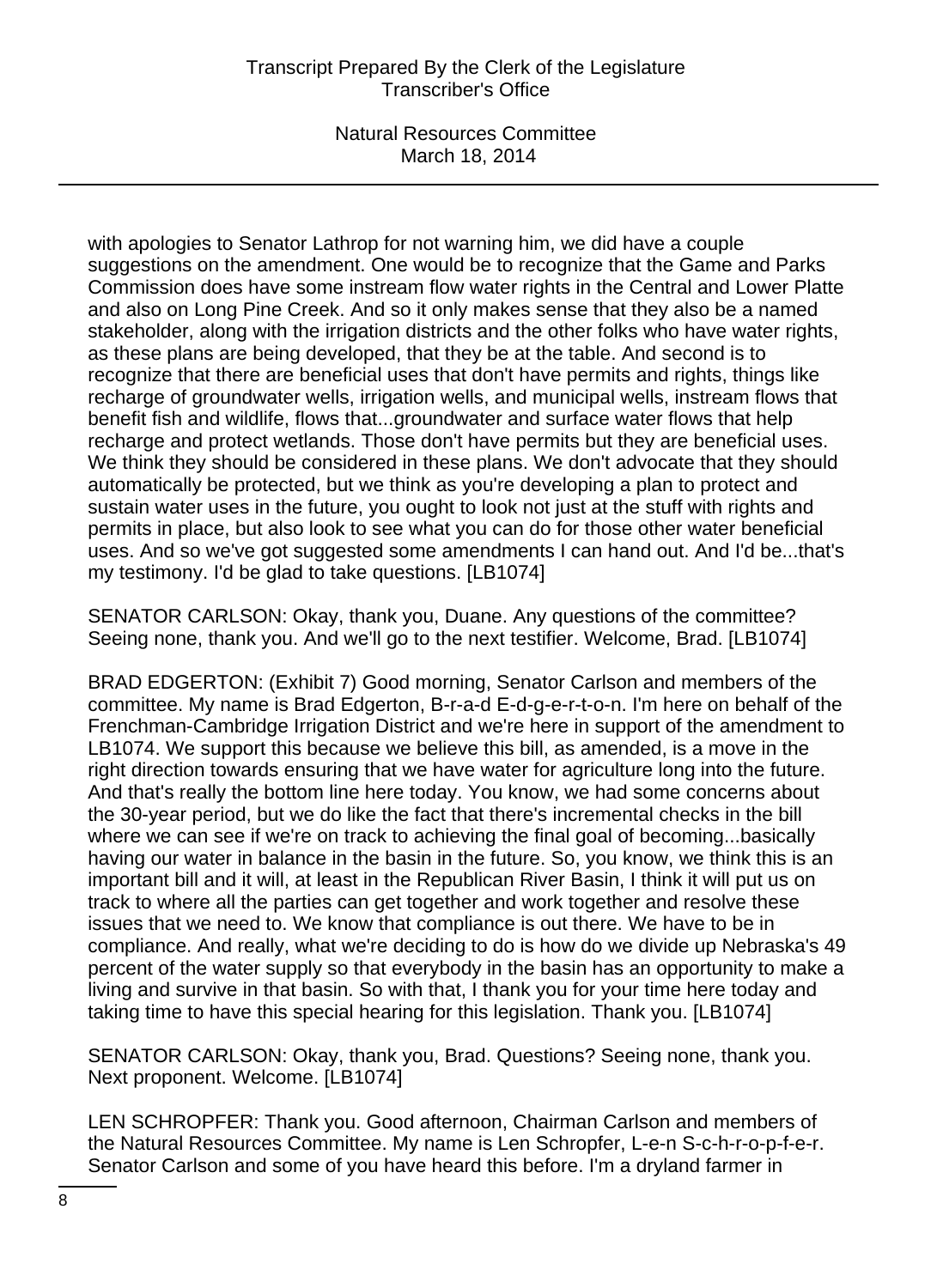Natural Resources Committee March 18, 2014

Fillmore County. I'm down to five head of cattle now but many of us are seeing our wells go dry. I'm getting the advice I must drill our well deeper if I'm going to water the cattle. And I would like to say, and some of you have heard this before, I do have relatives in the well drilling business, both a nephew and a grandnephew, with Williams Drilling. The grandnephew just got his license to drill a well. He can do it all by himself now. He's very proud of it. But there are limits. And I would like to also say I got in on the Governor's call-in yesterday, his monthly call-in show. I brought this up with him. He didn't know about this hearing and he, as Mr. Foley did on a phone hookup a few days earlier, you know, praised the fact that irrigation has made Nebraska rich, it's our backbone and all that. And I agree with all that, but obviously there are limits. And I'm out there in Fillmore County. I think all of you have seen the proliferation of center pivots and it's like everybody is dreading some kind of moratorium so we better drill another well or two, better put in another. And those are big investments and they're counting on finally, if there's shutoff, somebody has got to buy them out. Those are millions and millions and millions of dollars out there. Somebody is going to ask to be bought out. The time is now. Thirty years is too long. Maybe it's because I'm so old now. I've been at this a long time. But if anything, I would say try to tighten it up. You're on the right track; Senator Lathrop is certainly on the right track. But don't extend this forever. Thank you very much. [LB1074]

SENATOR CARLSON: (Exhibits 8, 9, 10, and 11) All right. Thank you for your testimony. Any questions? Seeing none, thank you. How many more proponents? All right. We have letters in support from Clint Johannes; from Mace Hack of The Nature Conservancy; from Lee Orton, Nebraska State Irrigation Association; and Ken Winston, Nebraska Sierra Club. Now we'll go to opponents, and let's have the first one step up and then others, please be ready. Welcome, Don. [LB1074]

DON BLANKENAU: (Exhibit 12) Good afternoon, Mr. Chairman, members of the committee. My name is Don Blankenau, my name is spelled D-o-n B-l-a-n-k-e-n-a-u. I'm an attorney from Lincoln and I'm appearing today on behalf of the Nebraska Association of Resources Districts, or NARD. I've had an opportunity since my prior testimony to do a little background as to why this bill is being pursued, and I think it's based on a false premise and that false premise is that Nebraska's existing law will result in the depletion of Nebraska's water, similar to what was experienced in Texas and Oklahoma. That simply can't happen because this body passed LB962 a decade ago. And what that law did was to create, effectively, a status quo, a hydrologic status quo whenever conflicts developed where a basin became fully appropriated. Once that designation occurred, both the state and local officials had to manage water to ensure the status quo of water remained in place. Now what this bill does do is to seek to achieve a balance between uses and demand, and in many instances across the state that's simply impossible, specifically in the Niobrara Basin, where a single water right claims more water than the entire flow of the river, and that water right was granted way back in the 1940s. Since then, over 400 surface water appropriations were granted in that basin and thousands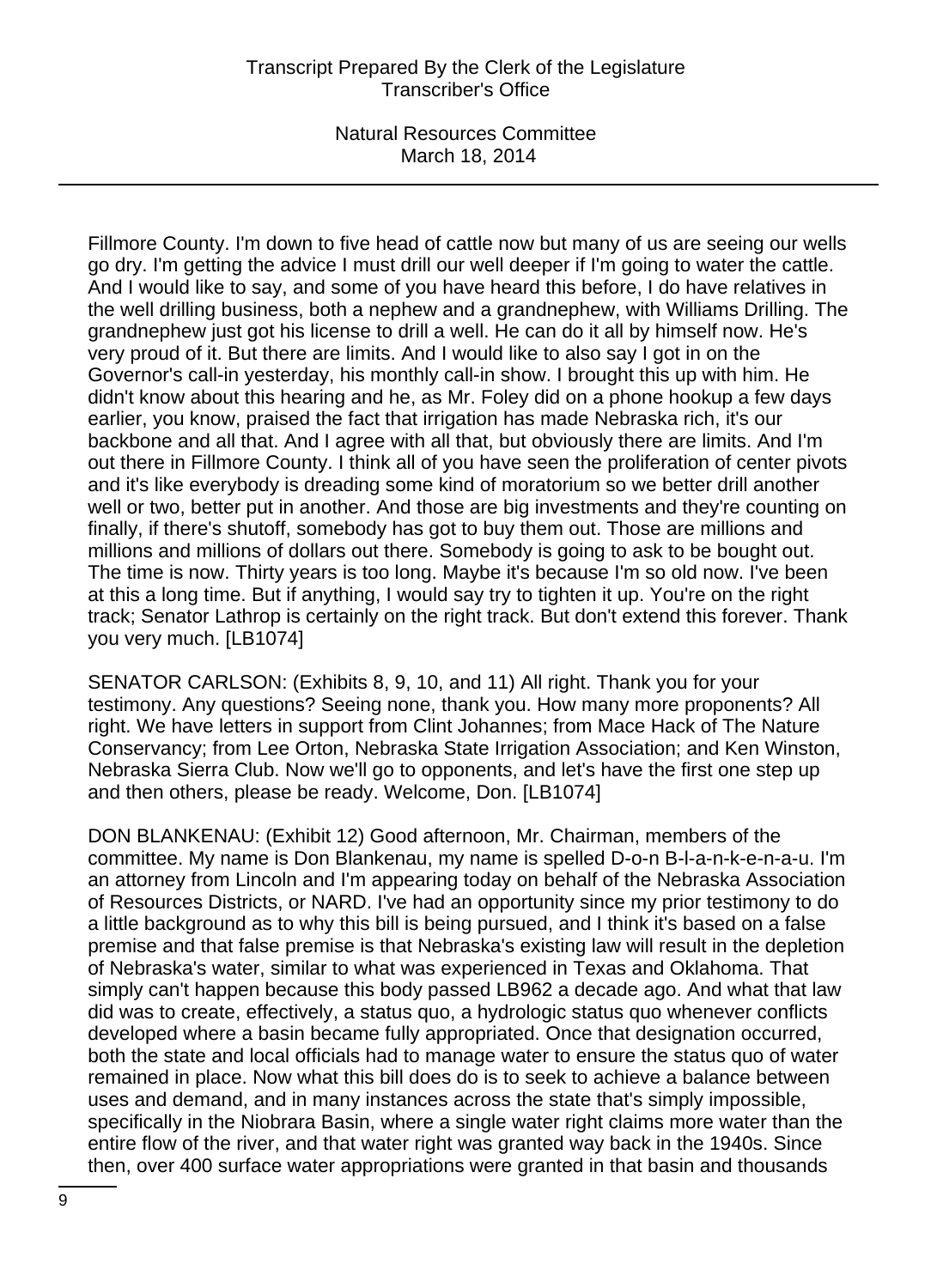Natural Resources Committee March 18, 2014

of irrigation wells and municipal wells and even golf course wells have gone in. You could retire all of those uses and still not meet that balance mandated by this legislation. Similarly, in the Republican Basin, which seems to be driving much of this bill, if you look at what the hydrologic water supply is, it's determined by the compact. That sets how much water can be consumed. Now historically, surface water users got between two and five times the amount of compact water per acre as groundwater users got. Mandating this balance would require their allocations perhaps to be cut in half to achieve that balance again. And then similarly in the Platte River Basin where instream flow rights were granted, as Mr. Hovorka indicated, those instream flow rights were premised on that water being available only 20 percent of the time. You could shut down virtually every surface water user in the Platte Basin and not still achieve that instream flow number all of the time. And I think that just highlights some of the conflicts that will almost certainly ensue if this bill is advanced. Now NARD has amendments to this legislation. They don't have it available today but they will make it available in the next few days. And I'm told by Mr. Edson that he will transmit those to you as soon as practicable. [LB1074]

SENATOR CARLSON: Okay. All right. Thank you for your testimony. Any questions? Seeing none, thank you. [LB1074]

DON BLANKENAU: Thank you very much. [LB1074]

SENATOR CARLSON: Next proponent and let's have proponents...or opponents. Let's have you ready to go so take the on-deck positions if you would. Welcome. [LB1074]

TERRY JULESGARD: (Exhibit 13) Senator Carlson, members of the Natural Resources Committee, my name is Terry, T-e-r-r-y, Julesgard, J-u-l-e-s-g-a-r-d. I'm general manager at the Lower Niobrara NRD in Butte, and the Lower Niobrara NRD opposes LB1074 with the proposed amendments. We support planning, but this amendment would do more to reverse progress made across the state in integrated water management than to move it forward. On April 1 of this year, the Lower Niobrara NRD voluntary integrated management plan, in accordance with Nebraska Revised Statute 46-715(1)(b) with the department, will go into effect. One would ask why would a district develop an integrated management plan when you're not fully appropriated. The answer is simple: We need to. We know that water is a finite resource and we need to maintain the economic viability in our district. Our plan, our joint integrated management plan, has one overall goal--to ensure that the constituents of the district have water so they can pass their successful farms and ranches on to the next generations. Is our plan perfect or complete? Probably not. This is why we bring the stakeholders from across the district back to the table every year to ensure we continue down the path of sustainability. The Niobrara Basin, five districts have joined together to form the Niobrara Basin Alliance. The group's goal is to keep the line of communications open and develop strategies to benefit all water users, including the recreation users of the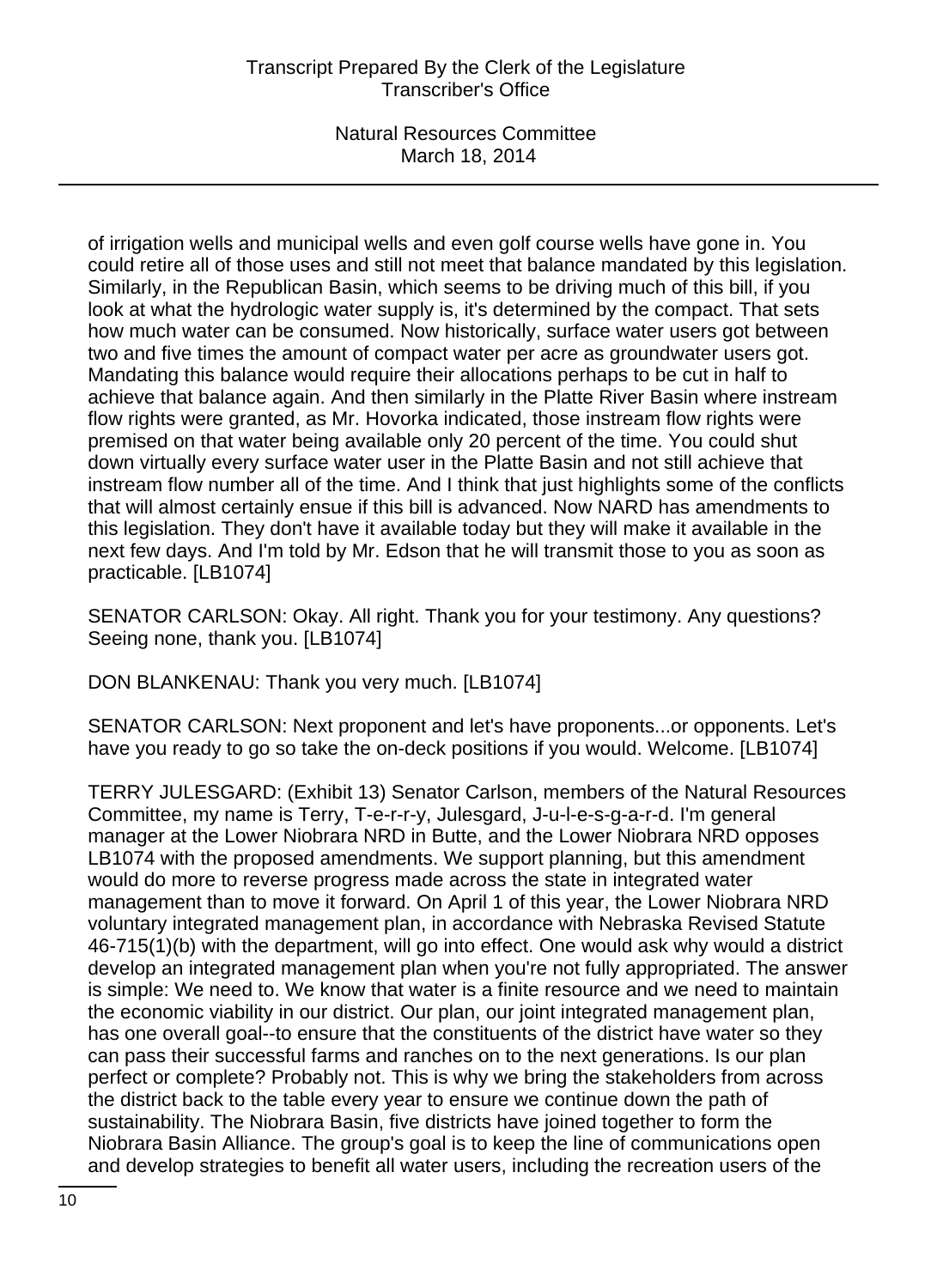district. I see this as a first step in a voluntary plan. With what the Lower Niobrara is doing and the work being done at the basin level, we see no need to complicate the process by adding rigid boundaries to work within. The present laws provide everything we need to be sustainable. Page 11, 16 through 21 states that we need to sustain a balance of water uses. As Mr. Blankenau pointed out, that in the Niobrara Basin this would be impossible. We need to have the...if we maintain it at the 1,200 cfs, that's fine; but if we have to meet that 2,500...2,035 cfs, that would be impossible. Even if all water users are shut down, we would still be short 130 cfs during the irrigation season, and another 835 cfs during the rest of the year. So we'd have to develop a project...an augmentation project larger than N-CORPE to provide those flows. This is because the basin has been administered with too much water. In our opinion, if the plan is to sustain the balance at historic or average flows, then differential language is going to be needed to adjudicate the water rights granted by the state of Nebraska at realistic numbers in every basin. If the plan is to sustain the water rights as the amendment reads now, then we don't need to wait 30 years, because that goal can never be attained. Thank you for your time. [LB1074]

SENATOR CARLSON: Okay. All right. Thank you, Terry. Thank you for your testimony. Welcome, Mike. [LB1074]

MIKE MURPHY: (Exhibit 14) Welcome, Senator Carlson and members of the Resources Committee. My name is Mike Murphy, M-i-k-e M-u-r-p-h-y, and I represent the Middle Niobrara Natural Resources District. We're going to try to do this in an orderly fashion within the basins. In 1996, the Middle Niobrara Natural Resources District approved its groundwater management plan to protect its water resources, specifically, water quantity and quality. Since that time, the district has continuously sampled dedicated monitoring, domestic, and irrigation wells for both water quality and quantity in spring and fall. The district has conducted additional sampling efforts when and where needed. Four years after the passing of LB962, the lower portion of the Niobrara Basin was determined fully appropriated in 2008. The district began down the path of integrated management planning. Since 2008, Middle Niobrara and Lower Niobrara NRDs worked successfully to overturn the department fully appropriated status on the lower portion of the Niobrara River Basin with sound science and data. In June of 2011, and the reversal of the department's fully appropriated determination, Middle Niobrara has developed and implemented rules to be consistent with LB483. The Middle Niobrara has limited new irrigation development to 2,500 acres per year, placed a primary emphasis on streamflow depletion to limit direct impacts to the Niobrara River. We require water flow meters on all new irrigation systems, have added the new wells to our sampling efforts for both water quality and quantity, and have orchestrated communications with key agencies to develop long-range integrated management of the entire Niobrara River Basin. This has all had to be done simply because of one water right on the Niobrara River, a nonconsumptive right for 2,035 cfs at Spencer Dam for hydropower generation. In the Niobrara Basin there is simply no way to fulfill NPPD's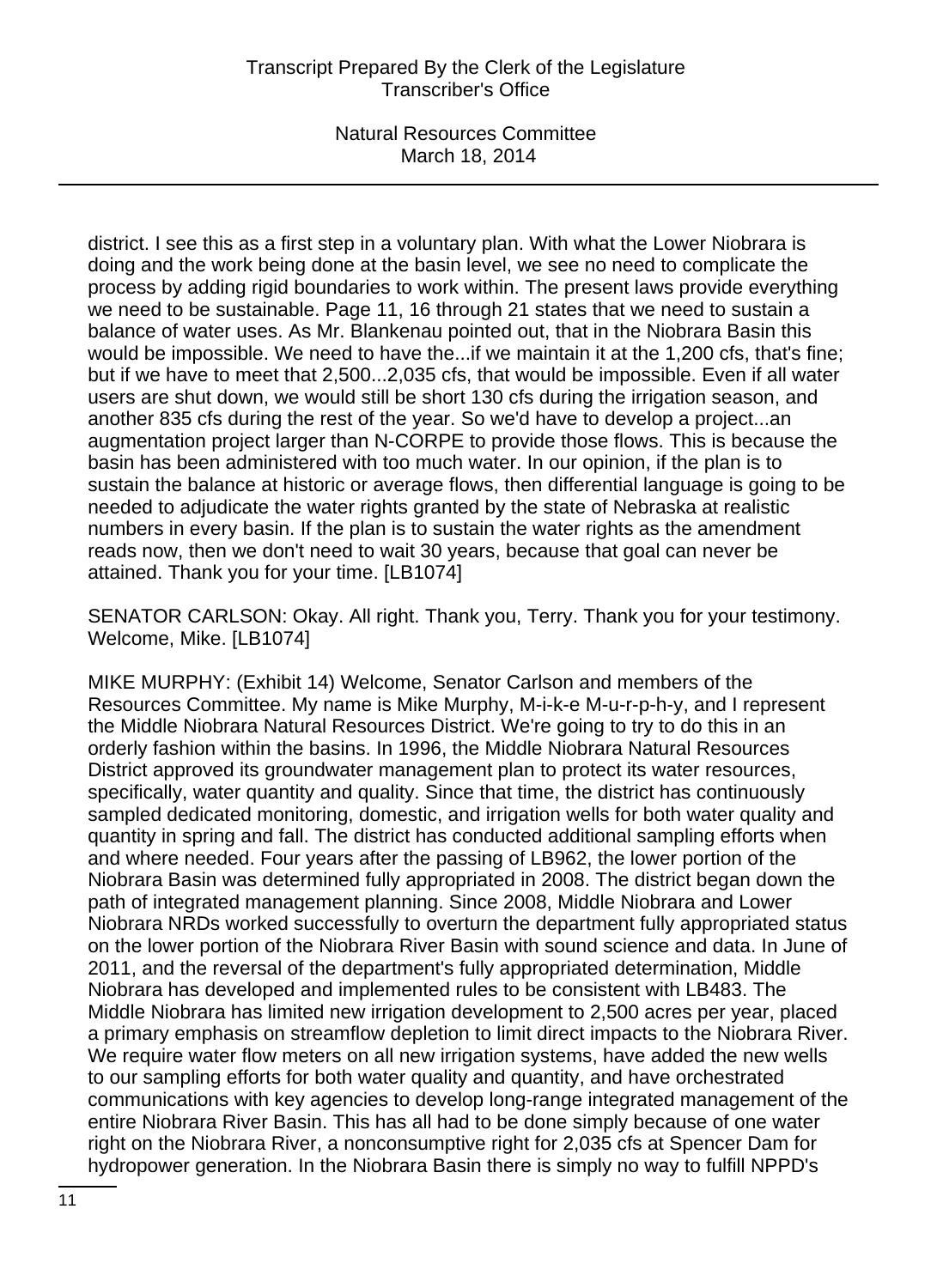water right at Spencer Dam of 2,035 cfs. I've put some numbers in there and I think Terry touched on them. But ultimately, that's water that you put back in the river for three or four months at the time during the irrigation system, and then you'd go back to what's actually in the river on a day-to-day basis. I've included attached on there the streamflow information for the Niobrara River from the gauging stations as you go west to east, just to show that the Niobrara River is...the Little Box Butte Reservoir is a gaining stream. And even with those gaining water flows in the river, we cannot continue to meet that NPPD demand. Across north-central Nebraska, we average a foot to two-foot increases in our groundwater levels. That's the key to the flow, continuous flow of the Niobrara. If mandatory regulation and management is forced upon this basin, it simply will not be successful. The basin and all those involved will end up failing to meet to the goal of making one downstream surface water right whole. Management will be turned over to the department and we will no longer have any water uses available for the Niobrara Basin. If this is what some of us consider management for sustainability, there's no need to wait 30 years. Thank you for your time. [LB1074]

SENATOR CARLSON: Okay. Thank you, Mike. Next. Welcome, Pat. [LB1074]

PAT O'BRIEN: (Exhibit 15) Thank you. Thank you, Senator Carlson and members of the Natural Resources Committee. My name is Pat O'Brien, P-a-t O-'-B-r-i-e-n, and I'm the general manager of the Upper Niobrara White Natural Resources District out of Chadron, Nebraska, here in opposition to AM2360. One of the main concerns that exists with the amendment is the assumption that the NRDs are not currently doing basin planning. There are many collaborations among NRDs and other entities for the purpose of basin planning. For example: Eastern Nebraska Water Resources Assessment is a collaboration of many NRDs and UNL's Conservation and Survey Division; the Lower Platte River Basin Corridor Alliance, a partnership with three NRDs and multiple state agencies; Big Blue River Modeling, with the Big Blue River or the Big Blue NRDs; the COHYST with multiple NRDs, NPPD, Central Nebraska Public Power District; Western Nebraska Water Model, which is the North and South Platte NRD; the Upper Platte Integrated Management Plan; and the Lower Platte Basin group that you may hear about. As Terry touched on, the Niobrara Basin recently formed an alliance with five of the NRDs, the five NRDs within the district, for the purpose of determining the water issues. In the future, we are likely going to engage other entities to determine their needs as well. Given the voluntary action of the NRDs, it seems unnecessary to mandate more planning in the case. The language of the amendment requires a basin plan, but it also has some issues with it. The Department of Natural Resources district is a partner to this and will take over management of it; however, it can fail and then take over management given some of the responsibilities that may be assigned to the department. Also, most NRDs only encompass a portion of a river basin and, therefore, all NRDs must meet the goals. No authority exists for one NRD to force another NRD to take action; however, they can be compromised if the NRD doesn't. Nebraska also does have some unique situations that do require local-level control rather than basinwide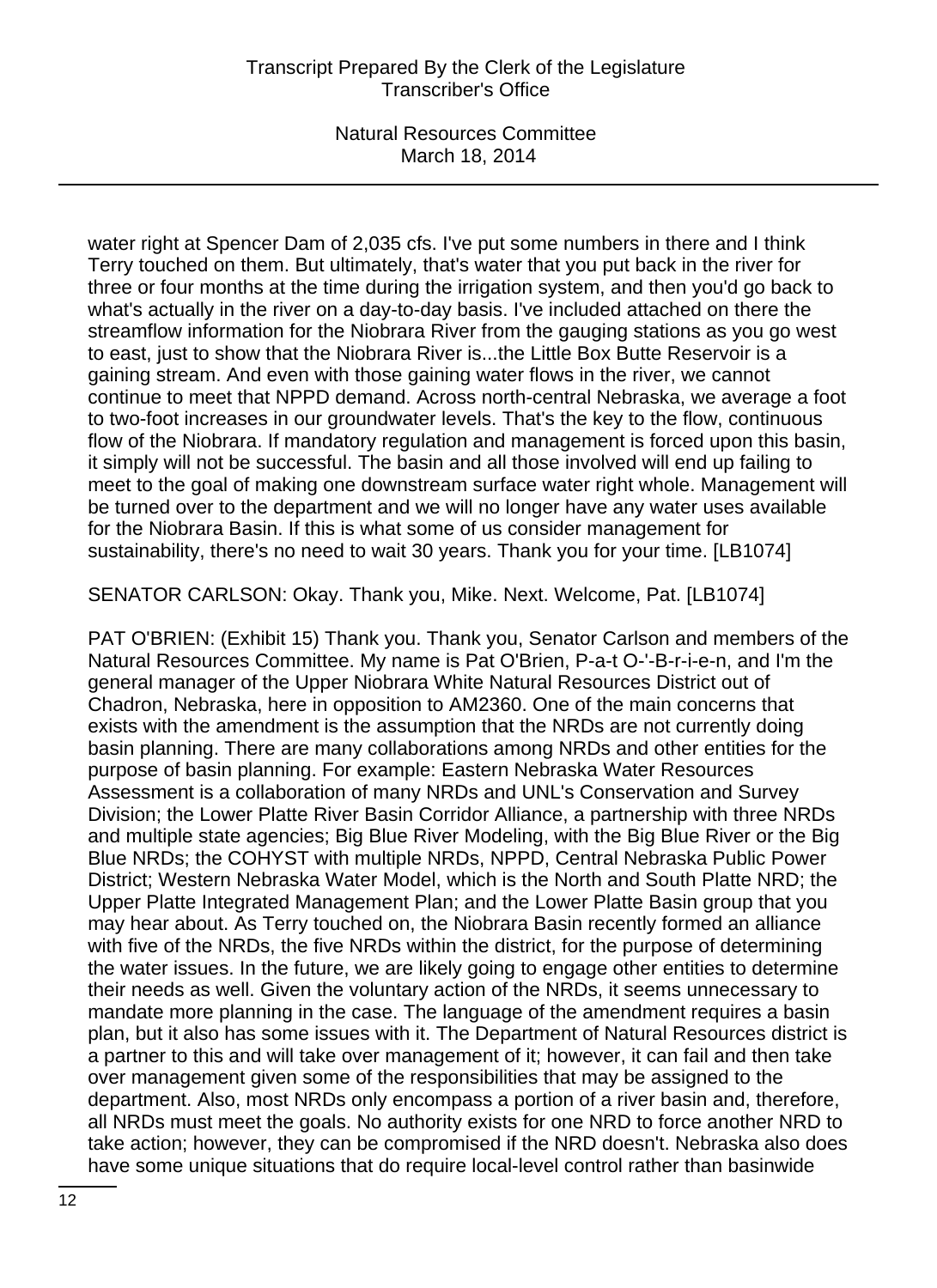approaches, for example, the White River and Hat Creek in northwest Nebraska. The area has only 1,200 certified acres and about 12 irrigation wells, yet there are 540 storage and water right permits in the area. It seems very difficult to manage water, surface water and groundwater equitably to make those 540 rights whole. Again, the NRDs have taken voluntary action working with DNR and other entities to establish plans and other mechanisms to manage water through the state. It appears AM2360 is unnecessary. Thank you for your time. [LB1074]

SENATOR CARLSON: Okay. Thank you, Pat. Any questions? Seeing none, thank you for your testimony. Welcome, John. [LB1074]

JOHN C. TURNBULL: (Exhibits 16 and 17) Get caught up on my paperwork. Mr. Chairman and members of the committee, I am John C. Turnbull, the general manager of the Upper Big Blue Natural Resources District, testifying in opposition to LB1074 and this amendment. I'm just going to highlight a few things in this handout. On page 3, beginning in line 9 of the amendment, the current law states that nothing in the integrated management for a fully appropriated river basin shall require a natural resources district to regulate groundwater uses in place at the time of the department's preliminary determination that the river basin is fully appropriated, but a natural resources district may voluntarily adopt such regulations. This language was put in the act precisely to carry out the intent of full appropriation. The basinwide approach, as written, renders fully appropriated meaningless because the required plan is really an overappropriated designation without regard to actual conditions. The data, various investigations and studies being conducted by the NRDs and the Department of Natural Resources in the Blue Basin do not show the need for a full appropriation designation. We like the current law just as it is and strongly feel that the section on page 3 should not be added to or changed. Since 1975 Nebraska statute 46-708 has required NRDs to control groundwater irrigation runoff. The reduction in runoff, as required by state statutes, reduced streamflows. Now with this amendment, the NRDs are going to be required to reduce groundwater irrigation in order to make up for curtailment of irrigation runoff? Which section of law prevails? We don't want to go back to wasting water. We believe that DNR has granted appropriative natural flow rights to 48,000 acres in our district, many of them for reuse pits. A lot of those pits are long gone with the conversion to center pivots. But the water rights still exist. We believe it's time to adjudicate all the surface water rights in the river basins before basinwide plans can be developed. Such a process would clean up the old unused water rights and give us all a better picture of what's really going on. This amendment states that the clear goal of a basinwide plan is to sustain a balance between water users and water supplies. What happened to economic viability, social and environmental health, safety, and welfare of the river basin language that's found in existing statute 46-715 that you can find on page 2, line 19? These factors must be taken into account. Efficiency of water delivery systems also has to be considered, not just available supplies to surface water rights. The total lack of representation of groundwater on basinwide planning is astounding.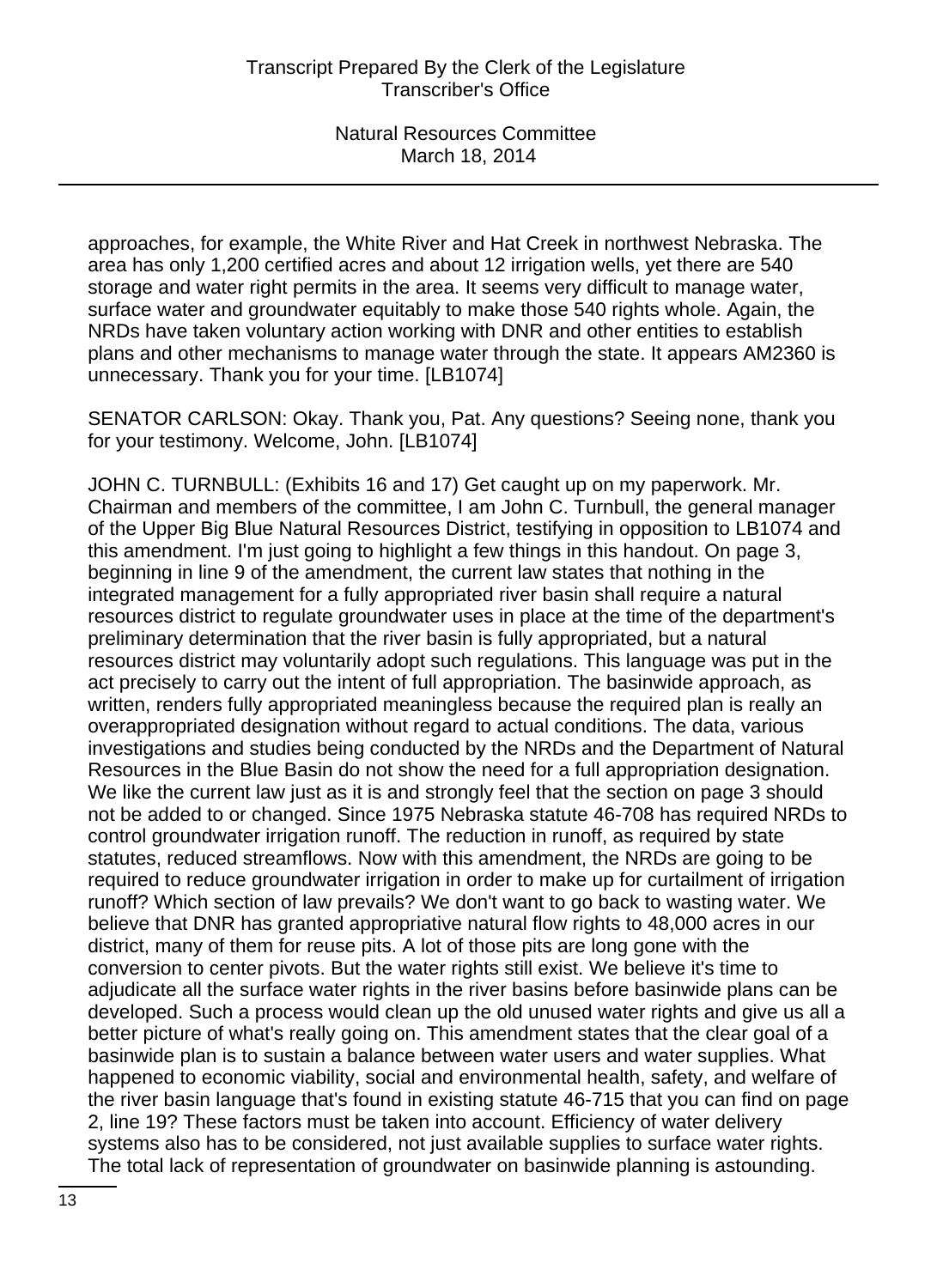This amendment requires that stakeholders be involved in the drafting of a basinwide plan. Stakeholder input is important, and where possible and practical, their concerns should be taken into account. But to only have stakeholders representing surface water interests is not right. NRDs do not represent the groundwater irrigators any more than DNR represents surface water interests. Both NRDs and DNR are the ones charged with implementing and carrying out the regulations. Where are the groundwater users in this mix, the agribusinesses, and the bankers? Just remember what is perceived is many times different than what is actually happening. I also passed out to you a slide card that was developed at the Water Leaders Academy that your legal counsel and my staff attended, and that gives you I think some information on irrigated acres and on river data across the state, and that ought to be good thing for you to have. [LB1074]

SENATOR CARLSON: Okay. Thank you, John,... [LB1074]

JOHN C. TURNBULL: Uh-huh. [LB1074]

SENATOR CARLSON: ...for your testimony. Thank you. Next opponent. Welcome, Mike. [LB1074]

MIKE ONNEN: (Exhibit 18) Senator Carlson and members of the Natural Resources Committee, I am Mike Onnen, spelled M-i-k-e O-n-n-e-n. I am manager of the Little Blue NRD at Davenport. Although AM2360 to LB1074, as written, is more palatable than the original LB1074, the Little Blue NRD must still convey a position opposed to the bill and the amendments as written. There's a great merit in tracking resource conditions, conducting necessary studies to understand hydrology, the conditions and trends, and implementing policies and rules which assure our water resources are sustainable. The NRDs continue to do that to fulfill their groundwater management responsibilities. And the Little Blue NRD, despite the recent multiple years of drought, our water levels are virtually the same as they were in 1981, which is 30 years ago. The Little Blue NRD does not have significant surface water obligations, and our compact with Kansas has not been a significant concern for the state of Nebraska. A one-size approach to water management is not needed in this state. The Little Blue NRD has an active groundwater management plan. A districtwide hydrogeologic study was completed in 2011. The study deliverables included an aquifer "risk map" which depicts the hydrogeologic conditions which influence well capacity and any potential impacts to other water users as a result of that well development. The district has used this tool extensively over the past 30 months. We are now involved in a comprehensive water quality plan as well. Four years ago, the district developed a dedicated monitoring network of 50 wells, which has provided invaluable information about the effects of pumping during irrigation season. The information has given us a whole new picture of how the water table responds to pumping and to recharge. As a result, the district has been working on additional rule changes this winter to address issues we believe are important to sustaining our waters supply. Key proposed rules include: required flow meters on all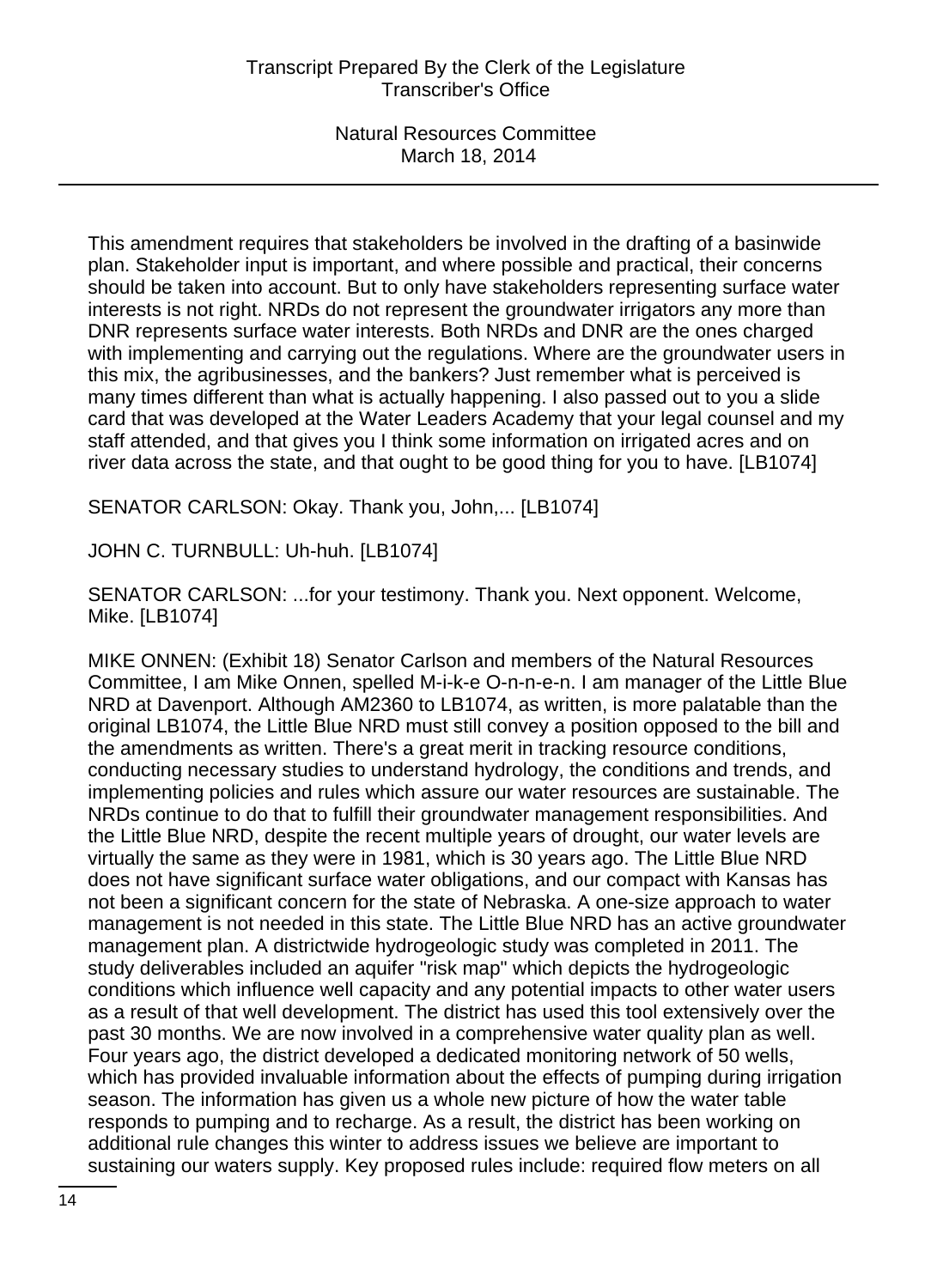Natural Resources Committee March 18, 2014

high capacity wells; annual reporting of all water uses; certification of all irrigated acres and uses; required districtwide operator training and certification in irrigation and also fertilizer management; wider well spacing and additional restrictions in our higher risk areas, which were identified in our study; spacing protection for domestic wells; and additional limitations on transfers. Besides the 124,000 acres of permanent stay currently in place, the district is proposing a permanent stay on an additional 385,000 acres. The public hearing on these rules is this Thursday. The district is implementing the rules reported above based on the local board's understanding of the conditions, limitations, economy, and needs of the people and our resource. They have not been coerced by the state or anyone else to do so. Our objections to LB1074 and the amendment are the mandate for cooperation with DNR and the obvious threat of local control. The bill suggests that this is a cooperative venture; however, DNR can tell us what we're going to do. And if we don't agree and do what they recommend, they'll take our authority away, set the rules, and tell us not only what we will do but how we will do it and when. DNR is a good partner, don't get me wrong, but important aspects of local control would be lost. This summary quotation is taken from DNR's "Annual Fully Appropriated Basin Report" in 2013: "Based on the analysis of the sufficiency of the long-term surface water supply in the Blue River basins, the department has reached a preliminary conclusion that the basins are not fully appropriated. The department has also determined that, based on current information, if no additional legal constraints are imposed on future development of hydrologically connected surface water and groundwater, and reasonable projections are made about the extent and location of future development, this preliminary conclusion would not change to a conclusion that the basin is fully appropriated." If this is true, then why now must DNR direct all water management activities in the Blue River Basin? I would urge the committee to consider killing the amendment and the bill. Thank you. [LB1074]

SENATOR CARLSON: Okay. Thank you, Mike. Thank you for your testimony. No questions. Next. Welcome. [LB1074]

DENNIS SCHUETH: (Exhibit 19) Good morning, Senator Carlson and other committee members. Senators, I do not want to take up much of your time and I will summarize what is happening within the Upper Elkhorn NRD as... [LB1074]

SENATOR CARLSON: We need your name... [LB1074]

DENNIS SCHUETH: Oh. [LB1074]

SENATOR CARLSON: ...and spell it, and then we'll start the clock. [LB1074]

DENNIS SCHUETH: Dennis Schueth, general manager of the Upper Elkhorn NRD, D-e-n-n-i-s, last name spelled S-c-h-u-e-t-h, general manager of the Upper Elkhorn NRD. As I stated, I don't want to take up a whole lot of your time as it relates. I'm going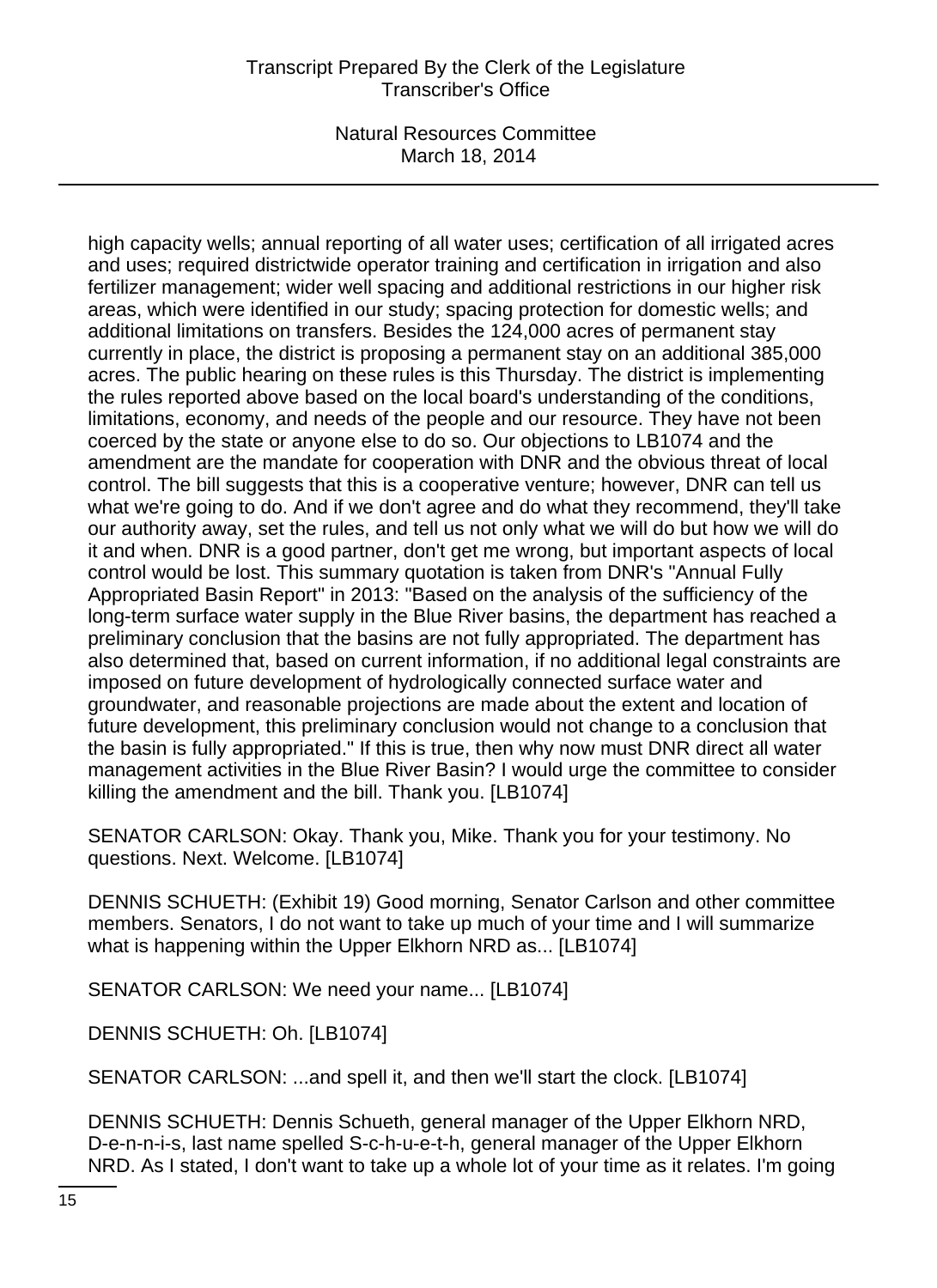Natural Resources Committee March 18, 2014

to do a summary of how things are happening in the Upper Elkhorn NRD as it relates to ground and surface water, and questions that need to be raised on the amendment to LB1074. The Upper Elkhorn NRD consists of 1.9 million acres, and in 2007 a portion of the Upper Elkhorn NRD was labeled fully appropriated by the Nebraska Department of Natural Resources. The Niobrara River Basin designation encompassed 8 percent of the district. In 2008, 92 percent of the district was preliminarily labeled fully appropriated within the Lower Platte River Basin. Ultimately, both of these designations were reversed by the Nebraska Department of Natural Resources. Senators, LB962, which was passed in 2004, created a tool to sustain and utilize that resource for the betterment of the state of Nebraska. Since 2009, the Upper Elkhorn NRD has updated their groundwater management plan rules and regulations to better manage the water resources and its development. Between 2009 and up through 2012 the Upper Elkhorn NRD has only allowed 2,500 acres annually to be developed under the guidelines of LB483. The board of directors did not allow any new ground irrigated acres to be developed in 2013. Depending on the current weather cycle and spring groundwater data that will be collected over the next couple of weeks will determine if the district will allow additional acres to be developed in 2015. Currently, there are approximately 480,000 to 500,000 acres of groundwater irrigated acres within the district, and the water table today is still higher than the lowest static water readings recorded between 1990 and '92. One would have thought that the lowest static water levels may have occurred in 2013 after the 2012 drought. The Upper Elkhorn NRD does not have any surface water irrigation districts, but we do have individual surface water appropriations that may total 6,000 acres. This number is uncertain because over the years some of them have been converted to groundwater, some are still being actively used, or have not been utilized for more than five years but are still listed as active with DNR. The Upper Elkhorn NRD is currently certifying groundwater irrigated acres, and the state needs to account for their surface water acres as well. By both parties accomplishing this task, it will better equip the district and the state in managing the water resources into the future. The Upper Elkhorn NRD has joined the Lower Platte River Basin coalition, which consists of seven NRDs and the Department of Natural Resources, to voluntarily develop a basinwide management plan, develop ground and surface water policies, develop and maintain a water supply and use inventory, develop a water banking system, evaluate potential ground and surface water storage opportunities, as well as organizing stakeholder meetings. We will be selecting a consultant/engineering firm in June of 2014. We have high expectations to have the basinwide management plan be a guideline in the development of an individual or multiple NRD integrated management plan. Senators, I want to draw your attention to the map that is attached to this testimony. This map illustrates the efforts that are or have already taken place across the state of Nebraska as it relates to developing IMPs or basinwide management plans by the local NRDs and DNR. Senators, looking at this map, is LB1074 really needed? [LB1074]

SENATOR CARLSON: Okay. I'm going to stop you there, Dennis. [LB1074]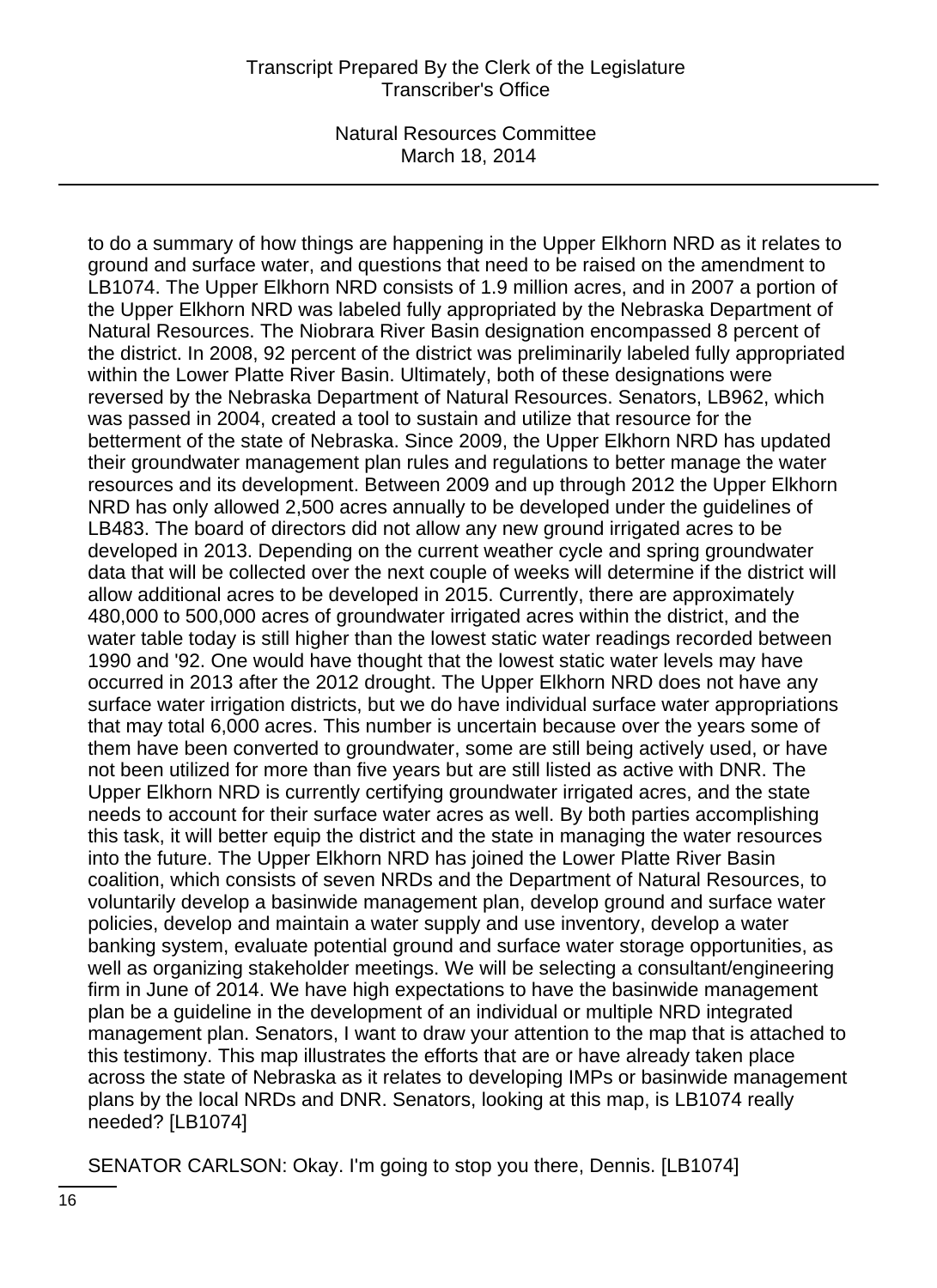DENNIS SCHUETH: Okay. [LB1074]

SENATOR CARLSON: We're red here for about a half a minute. [LB1074]

DENNIS SCHUETH: Thank you very much for the opportunity. [LB1074]

SENATOR CARLSON: Okay. Thank you for your testimony. Next opponent. Welcome, Nate. [LB1074]

NATE JENKINS: (Exhibit 20) Thanks, Senator Carlson. My name is Nate Jenkins, that's N-a-t-e J-e-n-k-i-n-s. I'm assistant manager of the Upper Republican NRD in Imperial and I'm here to testify in opposition to AM2360 on behalf of the Upper Republican NRD. AM2360 states that the basinwide plan must, quote, ensure that permitted uses of hydrologically connected groundwater and surface water will be sustained to the greatest extent possible. I believe this language could have the unintended consequence of increasing the nonbeneficial consumption of water via regulations on groundwater to increase the more inefficient use of surface water. A modification is needed to encourage more progressive management of the surface water system for the benefit of all surface water users and groundwater users. In 2012, for example, approximately 5 acre-feet of water was delivered for every one of the 40,000 acres in the Republican Basin that relies solely on surface water. That is more than three times the amount of water applied per acre in the Upper Republican NRD during the same year. Irrigation districts are in the business of delivering water that is available, not managing or regulating it to prepare for dry times. This must change if we are truly interested in balancing uses and supplies. The current draft of the bill could require significantly more regulations to sustain the unsustainable use of surface water in the basin as it now exists. The amendment, as drafted, also appears to impose timetables that may conflict with the goals and objectives of the basinwide plan that would be required. An implementation schedule would be a core component of any basinwide plan. Dictating the schedule before the plan is developed could significantly limit and/or alter the plan in ways that may not be preferable to the collaborators that develop the plan. For instance, if it was determined that prioritizing the most efficient uses of water required additional management of relatively inefficient surface water uses, a 30-year period in which to achieve an increase in efficiency of the surface water system may be considered too onerous from implementation and financial standpoints. If it was determined, for example, that sustaining a balance between water uses and water supplies in a basin where the surface water supply is dominated by overland runoff, such as the Republican, required surface water users to switch to more efficient groundwater uses, the conversion could require significant financial investment. If funds were insufficient to achieve such a large-scale conversion over a 30-year time period, the basin would be at risk of ceding control to the state for financial reasons that may largely be out of the control of the entities that would pay for such a conversion. For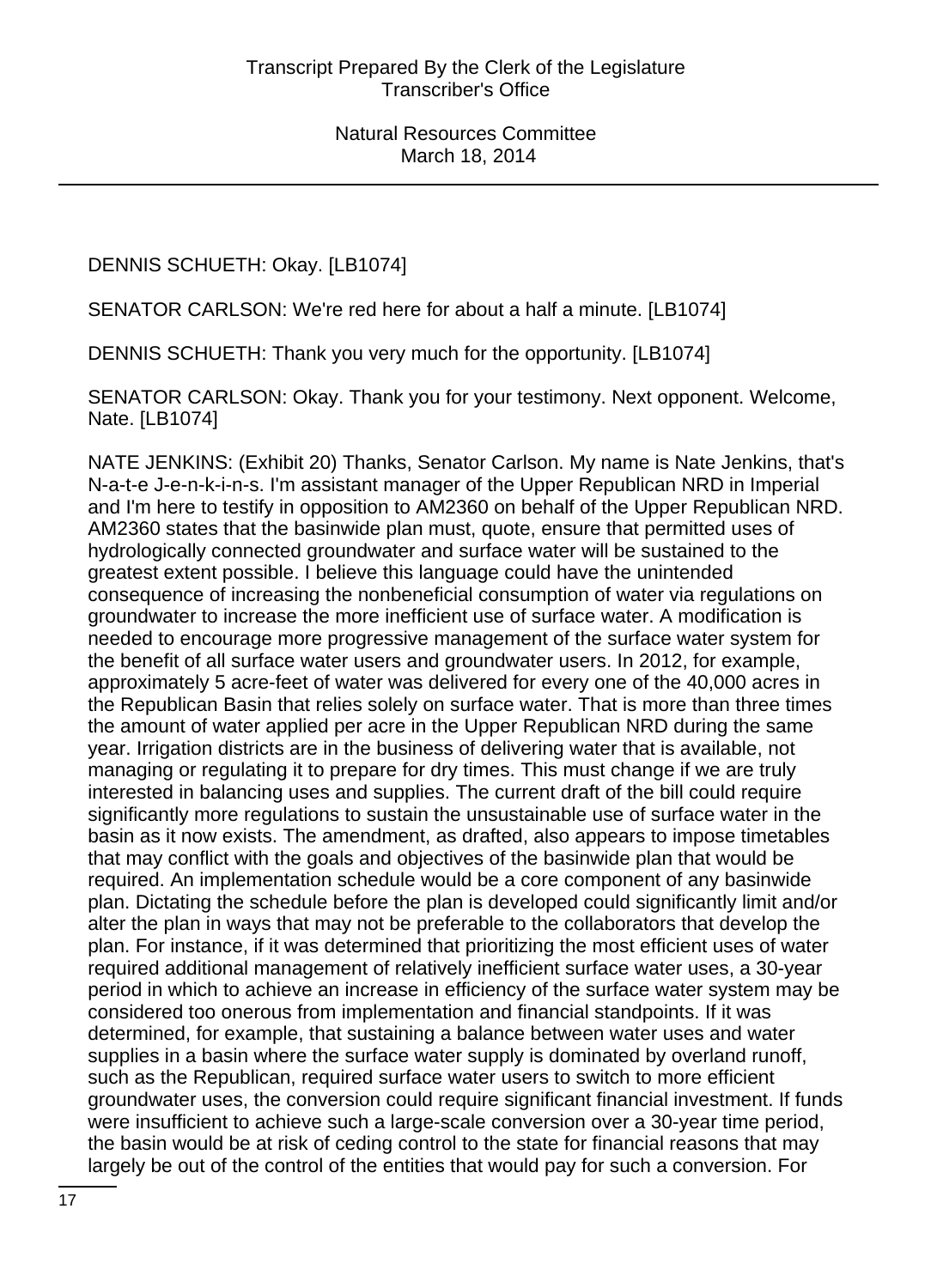these and other reasons, I urge you to not advance AM2360. Thank you. [LB1074]

SENATOR CARLSON: Okay. All right. Thank you, Nate, for your testimony. Next opponent. Welcome, John. [LB1074]

JOHN THORBURN: (Exhibit 21) Good afternoon, Mr. Chairman, members of the Natural Resources Committee. I am John Thorburn, J-o-h-n T-h-o-r-b-u-r-n. I am manager of Tri-Basin Natural Resources District, headquartered in Holdrege, and we're responsible for protecting the soil and water resources in Gosper, Phelps, and Kearney Counties. I've submitted a letter from our board chairman and I'll just take a couple highlights from that. Tri-Basin NRD has, in conjunction with the Nebraska Department of Natural Resources, developed joint integrated water resources management plans for the Platte and Republican Basins in our district. We've also participated with the Department of Natural Resources in development and adoption of the basinwide plan for the overappropriated portion of the Platte Basin. We are, therefore, no strangers to the integrated management planning process. We see these plans as useful additions to our groundwater quality and quantity management plans. Furthermore, we are working diligently to implement those plans and to achieve their goals and objectives. We are concerned, however, about LB1074. This bill would, as we understand it, consider a river basin to have achieved a sustainable balance only when all surface water rights are made whole. Such a goal is not achievable, nor should it even be an expectation of surface water right holders, many of whom were issued water rights with the understanding that the surface water system was already overappropriated when their water rights were issued. And I have attached an example to the letter, an actual water right document for the Cambridge Canal in the Republican Basin that you might want to look at. We don't believe that surface water users should be given preference over groundwater users, nor can they be made whole at the expense of groundwater users. To illustrate the impracticality of this principle, DNR has granted 31 water rights to landowners along North Dry Creek in Phelps and Kearney Counties. These water rights are unlikely to be fully satisfied unless it turns wet this summer. Tri-Basin NRD could curtail groundwater use on all 4,900 irrigation wells in this district for the foreseeable future, but that would not add any significant amount of water to that creek. Tri-Basin NRD is opposed to the current amendment, AM2360, to LB1074, and we urge you not to advance it. Thank you. [LB1074]

SENATOR CARLSON: Okay. Thank you, John, for your testimony. No questions. Thank you. Next opponent. [LB1074]

TONNY BECK: Apologize, I brought 10 copies, not 12, but I'll give you mine when I'm done. [LB1074]

SENATOR CARLSON: Welcome. [LB1074]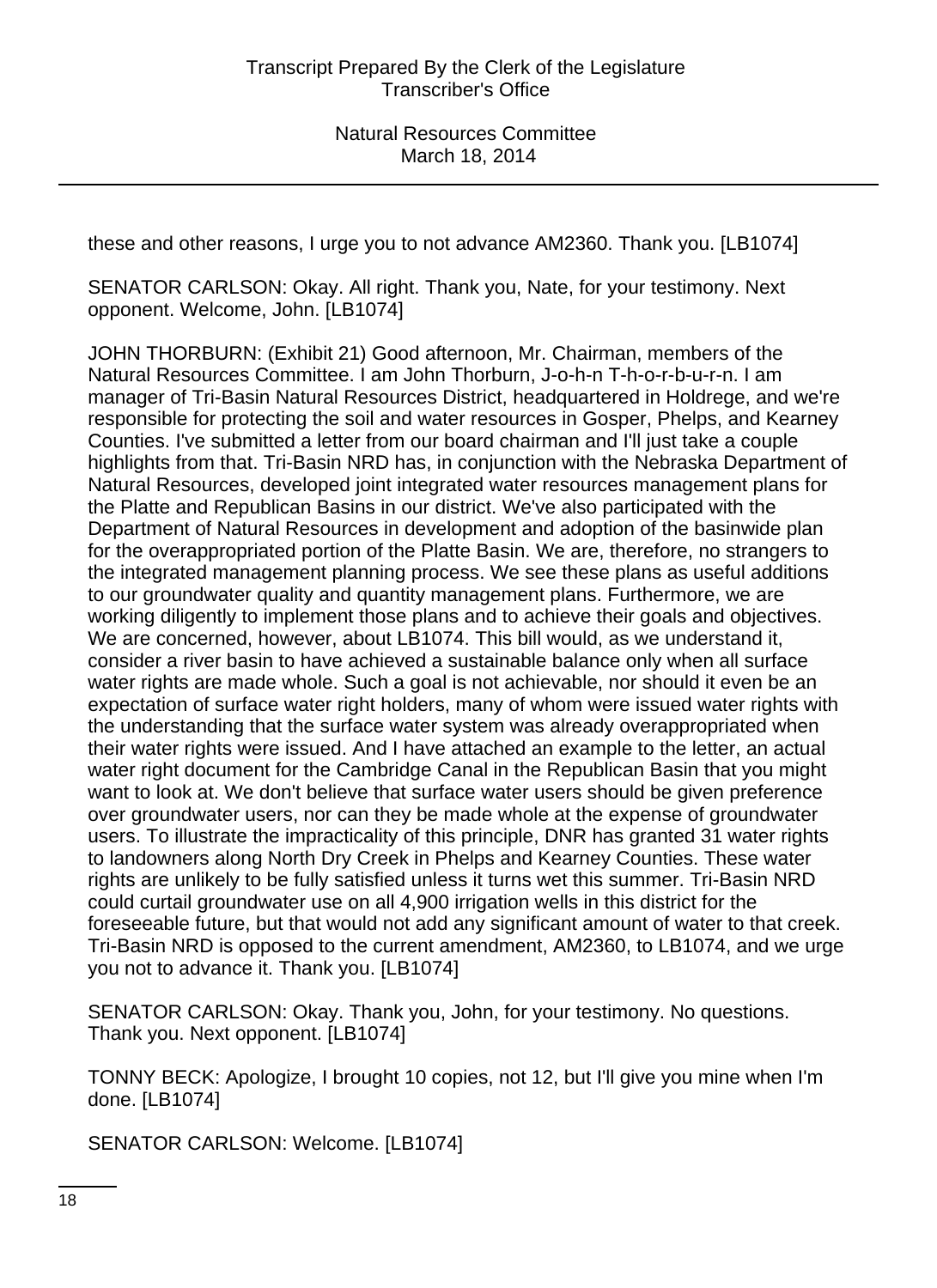TONNY BECK: (Exhibit 22) Good afternoon. My name is Tonny Beck, T-o-n-n-y B-e-c-k. I am a resident of Ainsworth, Nebraska. I'm also a third-generation water well contractor. My family has been in the water well drilling business since 1950 in north-central Nebraska. My wife, Michelle, and I own and operate Beck's Well and Irrigation in Ainsworth, Nebraska. We provide water well drilling services for domestic, livestock, commercial, municipal, and irrigation applications, along with pump installations and repair for all of those types of systems. We also provide center-pivot sales and installation along with underground water line installation. We provide these services to both groundwater and surface water users. Our service area includes the counties of Brown, Rock, Keya Paha, Cherry, Holt, Boyd, Loup, Blaine, and Thomas Counties. We also are licensed to drill in South Dakota and service Tripp, Todd, Mellette, and Gregory Counties. I am also the president of the Nebraska Well Drillers Association. My testimony is in opposition to this legislation. I have many reasons for being opposed to this legislation and I intend to explain those reasons to you. I understand the core goal of this bill is to develop an integrated management plan for each river basin in the state of Nebraska, and I am not opposed to that idea and, in fact, think it may be a good one for the state as a whole in the long term. The way this bill intends to have water policy in the state function, if it is passed, is where I have objection. I live in the Middle Niobrara NRD district and have lived in an NRD district that has gone from no appropriation status to fully appropriated and then returned to not being fully appropriated, all in the last seven years. This all happened after Middle Niobrara and Lower Niobrara filed suit against DNR for declaring the river fully appropriated above Spencer Dam. The Nebraska Supreme Court found in the NRDs' favor that the basin was not fully appropriated and should never have been determined as such. I will not go into all the details of that ruling, but it was very clear, based on the court's ruling, that DNR did not act in the correct ways to come up with the determination of being fully appropriated for that region that I live in. I'm at 30 seconds already and I'm not going to read all of this to you. The point I want to make is in our area, which is a huge portion of the state of Nebraska that I work in, we don't have any declining water table issues. Ninety-eight, ninety-nine percent of our region does not have declining water table issues of any kind in any magnitude. I've included in my testimony here USGS reports on streamflows for both Long Pine Creek and the Niobrara River at multiple gauging stations. And I hope to prove the point, with that information, that the streamflows, especially like on Long Pine Creek and on Niobrara, fluctuate a great deal and those fluctuations were occurring long before irrigation development ever happened in our basin. And I encourage you to read the rest of my testimony, but I hope you consider the fact that we can't put all the water in the river in the Niobrara Basin that the Spencer Dam permit requires. It can't be done. That is a max flow flood event surface water permit. You need to understand that, okay? It's not a baseline flow. It's the most that's ever been in the river at any given point, okay? We can't manage a basin based off of a peak flood flow scenario. Thank you. [LB1074]

SENATOR CARLSON: Okay. Thank you, Tonny, for your testimony. Next opponent.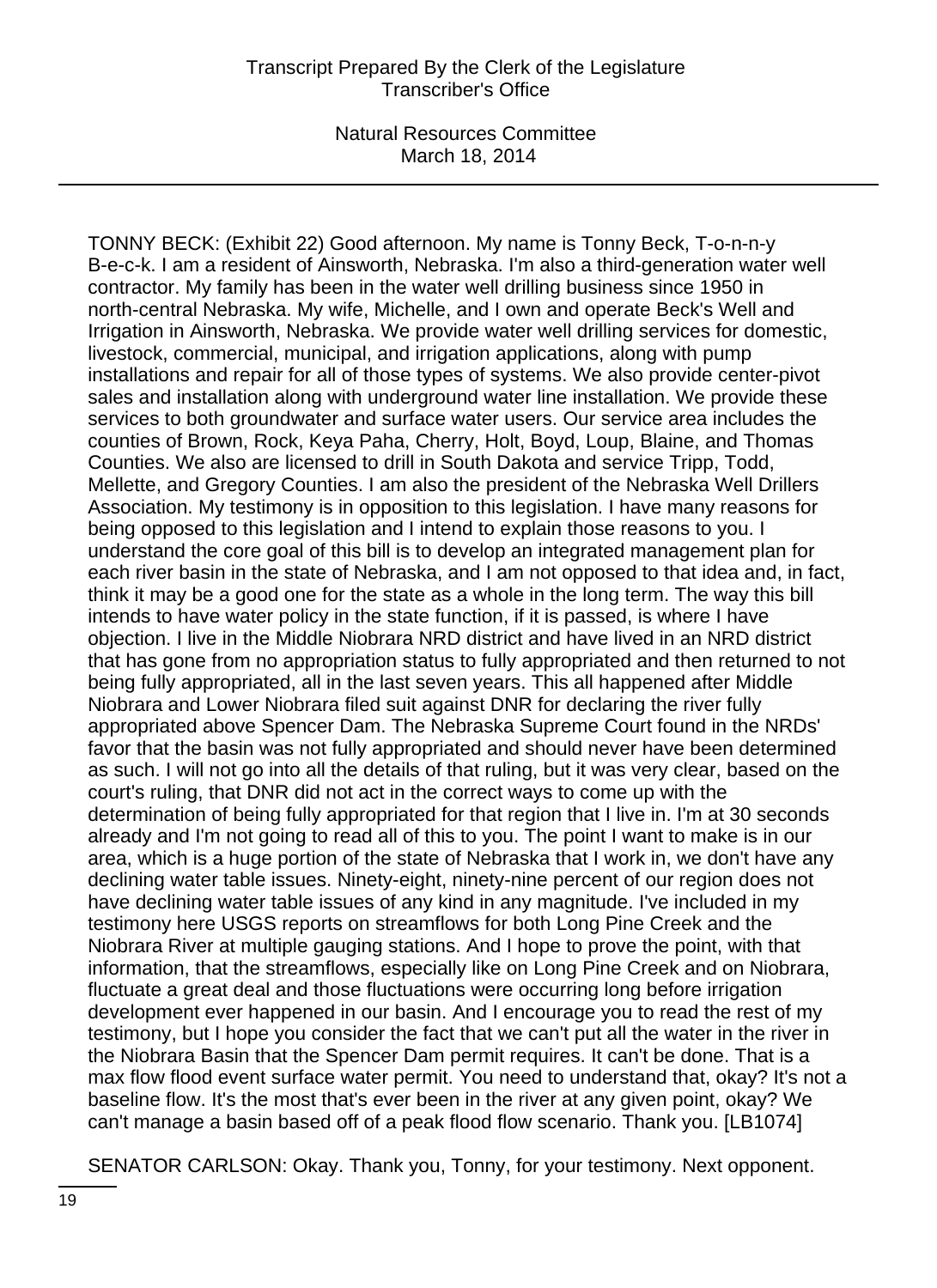#### Welcome, Jay. [LB1074]

JAY REMPE: (Exhibit 23) Thank you, Senator. Senator Carlson, members of the Natural Resources Committee, my name is Jay Rempe, J-a-y R-e-m-p-e, vice president of governmental relations for Nebraska Farm Bureau Federation. I'm here today on behalf of Nebraska Farm Bureau in opposition to AM2360 to LB1074. Let me first start by saying that the underlying concept of basinwide planning and involving collaboration and cooperation in that process is one that I think is sound. Where we have some concerns is what you're trying to mesh what is trying to occur in AM2360 with existing law and try to make sure everything works and that we're moving forward, and we have some grave concerns in this area. And I shared them in my written testimony. In the interest of time I'll just touch on two or three of those real quick like. First, it's already been mentioned that the language I think on page 10, starting with lines 26 through the middle of line 6 on page 11, would require all NRDs to engage in basinwide planning and to engage in the development of integrated management plans, and that requirement would become required regardless of whether a basin has been declared fully appropriated. And so if you do that, if you're forcing or requiring that integrated management planning process, I would argue then we should go back and look at the process that requires DNR to analyze every basin each year because that's the purpose of that, is for them to analyze basins and raise a flag and saying, hey, we're getting close to having some issues here, we need to develop these integrated management plans. So if you're going to require an integrated management plan, we should go back and pull that out. Now I wouldn't argue that you do that. Instead, I would rather see you tie the basinwide planning process and development of integrated management plans, as we do today, to the DNR analysis each year looking at those basins. Let's rely on their expertise. Let's let them determine whether we have basins that are getting there and let them...and then if they do trip that trigger, so to speak, then look at requiring the basinwide planning. I think that's a good mechanism. Secondly, it would require some integrated management plans maybe in areas that they will never have any issues, and then you start to worry about the expenditure of resources and efforts on some issues that may not even be there to begin with. Secondly, let me touch on the part about the clear goals and objectives. In the amendment, it's trying to make things consistent, the basinwide planning with the integrated management plans, but the amendment sets out different goals and objectives for the basinwide plan than it does under the integrated management section in existing law, and I think there's a conflict there. I would urge the committee to go back and take the language that's out of current law for integrated management plans in terms of clear goals and objectives because I think it looks a little broader. When you're looking at water management, there's a broad spectrum of issues that you're trying to look at, not just water supplies and uses. People have already mentioned it on both sides of the issue about the socioeconomic issues, the environmental health, the social well-being of a basin. The current definition or clear goals and objectives captures all that and let's the NRDs and DNR and others that are involved in the process look at all those, because there may be ways to bring a basin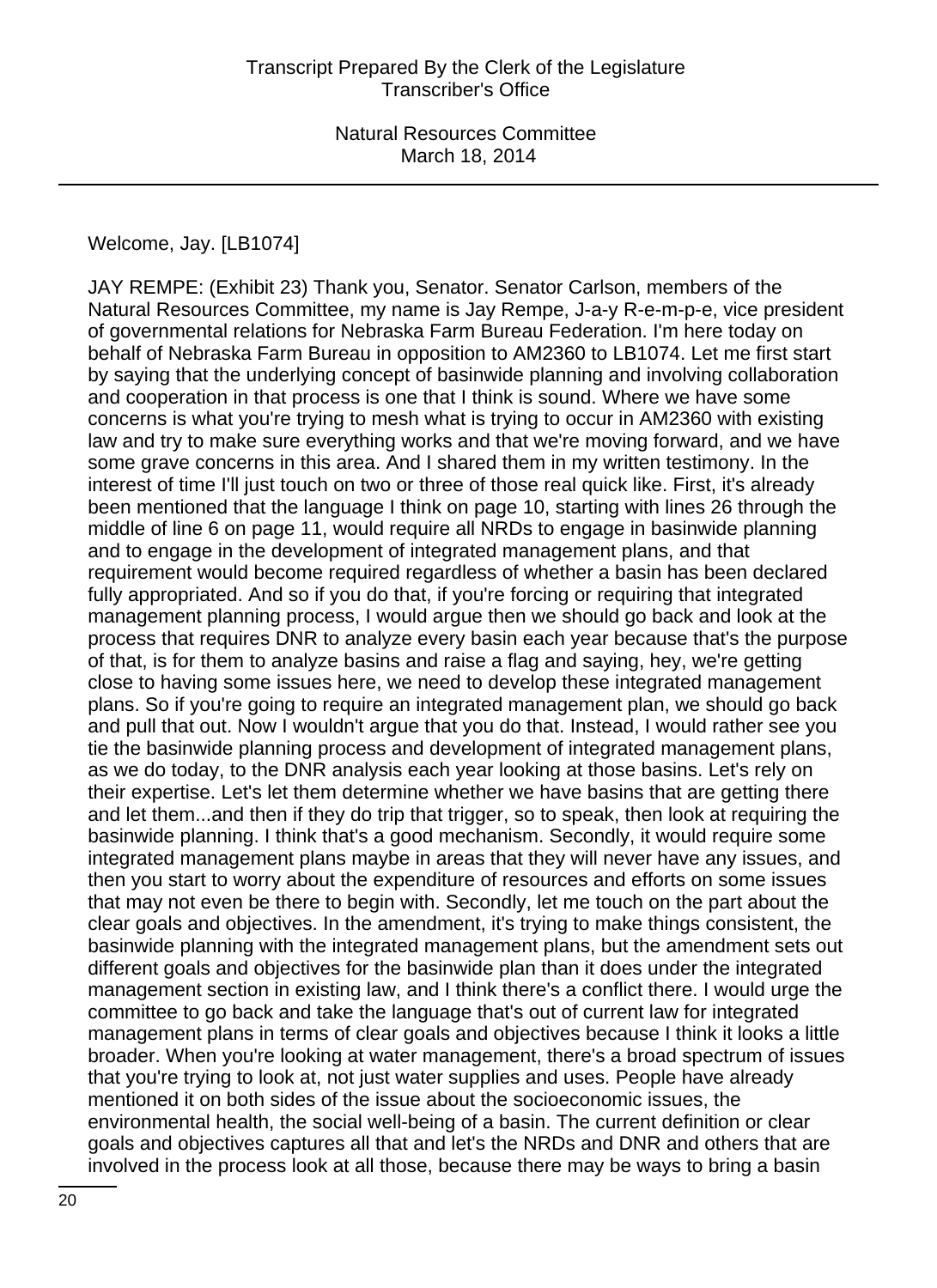into balance but economically it doesn't make sense or environmentally it doesn't make sense. So let's try to do what's best for everything. Lastly, I'll just comment real quick on the DNR stepping in at the end of 30 years. Today, under current law, DNR doesn't really have any authority to do anything if you were to have them step in. All their authorities fall under the surface water side. So they would be very limited in what they could do, and I would encourage the committee to take that part out. So thank you very much. [LB1074]

SENATOR CARLSON: Okay. All right. Thank you, Jay, for your testimony. Next opponent. How many more opponents do we have? Okay. And before Jim starts here, how many do we have in the neutral position? Okay. All right. Thank you. Welcome, Jim. [LB1074]

JIM BENDFELDT: (Exhibits 24 and 25) Good afternoon, Senator Carlson, committee. I am Jim Bendfeldt from Kearney, a member of the Central Platte NRD, Jim, J-i-m B-e-n-d-f-e-l-d-t. I am testifying today in opposition of amendment to LB1074. The Central Platte and Upper Platte Basin, in cooperation with DNR and stakeholders, approved a basinwide IMP in 2009. Since then, Central Platte has implemented numerous programs for returning an overappropriated reach of the Platte River Basin to fully appropriated. I want to give you two examples of these programs. First, we have retired over 4,000 irrigated acres, both groundwater and surface water, resulting in over 2,400 acre-feet of water being returned to the Platte River. Secondly, we have partnered with four surface water canals for the rehabilitation and conjunctive management of those canals. There were no reduction in irrigated acres and the potential gain to the Platte River is 20,000 acre-feet annually. The Central Platte is also leading another study with private consulting firms and hydrologists to address conjunctive management options that would result in a more efficient use of our ground and surface water. These studies have shown that a better water management plan in the Platte Basin is possible, first, starting with a more efficient use of the Central Nebraska Public Power and Irrigation District diversions. The studies show that this system could be converted to a recharge project. Doing so, all irrigated acres could be maintained, beneficial flows can be provided to the Platte River, flows for hydrogeneration would probably increase, and increased flows for recreation and wildlife would ensue and, thus, benefit all downstream users, including Lincoln and Omaha. Under Central Nebraska Public Power's system, 1 million acre-feet of water is diverted annually from the Platte River, but only 71,000 acre-feet of that is consumed by crops. The rest is lost to evaporation, transportation loss, and continued increases in groundwater levels in two counties south of the Platte River. Data also shows that in Central's surface water irrigated project, 75 percent of those acres have underground...or groundwater wells available to irrigate crops. Central Platte NRD has also offered to cost-share with Central Nebraska Public Power to convert those remaining acres. The concept of proposed amendment to LB1074 of shutting off groundwater to make surface water rights whole is a concept that was never intended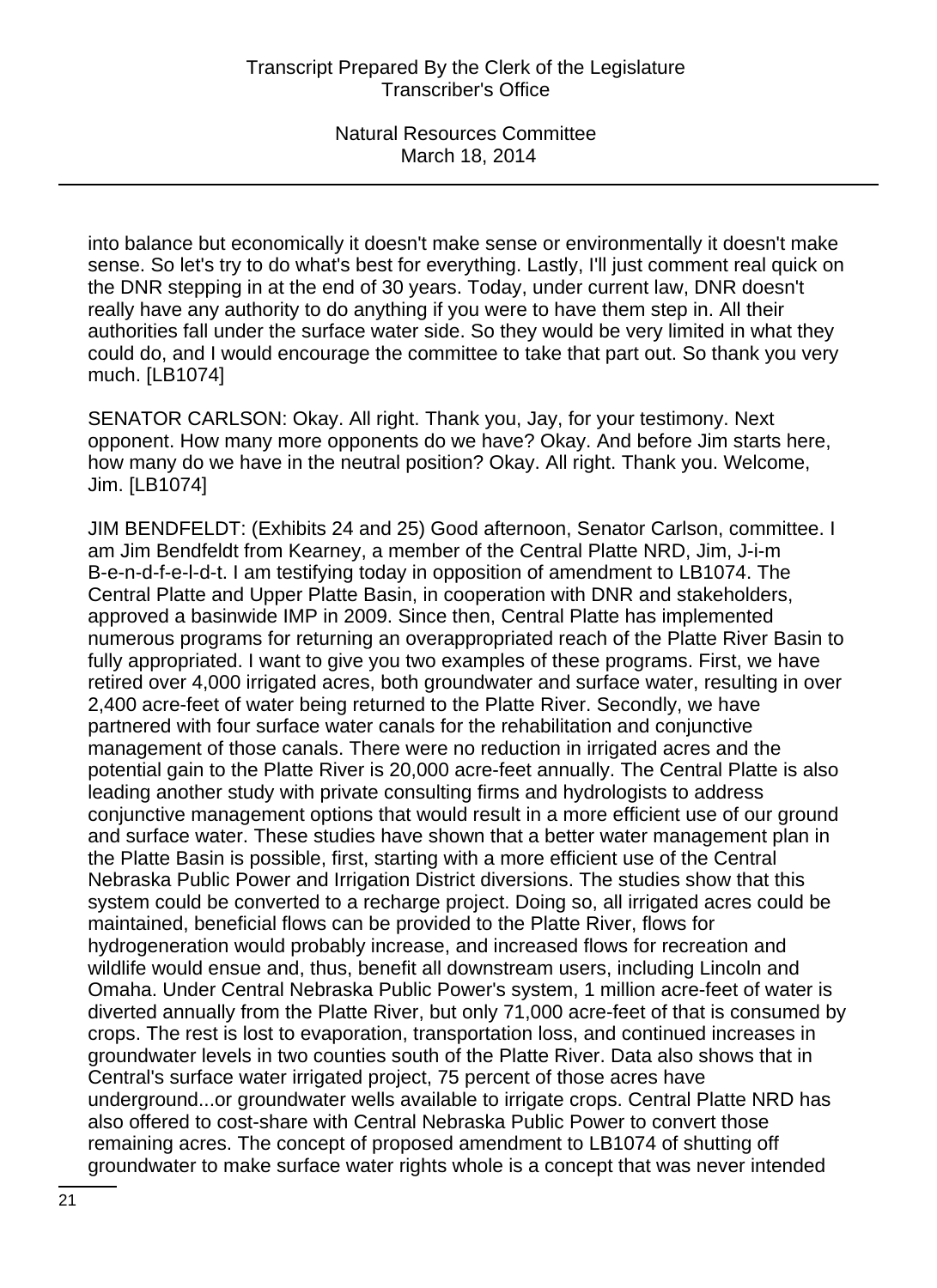by law, anticipated by the permitholder, or physically possible in any fashion. Bureau of Reclamation projects do not and never have required surface water to be available 100 percent of the time prior to proceeding with a project. It is simply not possible to assume such availability or to develop a plan to retire groundwater irrigated acres to do it. Thus, I respectfully ask this committee to not advance a bill that damages the economic viability of our water and economic resources. Rather, I would urge you to look at ways to help sustain the economic viability and sustain efficient uses of water. I thank you for your time and the opportunity you afforded me to be heard. [LB1074]

SENATOR CARLSON: Okay. Thank you. Thank you, Jim, for your testimony. Welcome, John. [LB1074]

JOHN MIYOSHI: (Exhibit 26) Senator Carlson and members of the Natural Resources Committee, my name is John Miyoshi, J-o-h-n M-i-y-o-s-h-i. I'm the general manager of the Lower Platte North NRD located in Wahoo. Today I'm giving testimony to LB1074 and AM2360 and asking for an interim study. Current water law in Nebraska has evolved over decades with the goal of wise use in a sustainable manner. We have managed to address our ever-changing needs with many small changes to our water laws mixed in with an occasional large step. Our current system is working, becomes stronger each day as more individual and basinwide integrated water management plans are completed. These plans are to be boosted with funding assistance, as outlined by the Water Funding Task Force. And personally, I'm not sure what this proposed legislation is attempting to fix. In the Lower Platte North, our guide to sustainability began with the adoption of our first groundwater management plan in 1985. As with any plan, there have been amendments and changes to our rules and regulations to help us better utilize our water resources. The heart of our plan are the trigger levels that force our board to take action when there are quantity or quality problems. In 1990 we made a major change and declared two areas within our district as Phase II control areas due to increasing nitrate levels. These areas require producers to report their annual crop history, soil tests, water test, calculate nitrate needs and the actual applied amount of nitrogen fertilizer. Our groundwater quantity trigger for action is when three consecutive spring readings are less than an 85 percent full aquifer. We have never reached this action trigger; however, the drought of 2012 and '13 made us aware of other aquifer challenges. Our confined aquifers operate under pressure. Heavy pumping over a short period can create pressure drops severe enough that well interference occurs in some of our subbasins. The transitivity is too slow in these subbasins, but the groundwater levels have always recovered by the next spring. To address this temporary interference, our board has created two "Special Quantity Sub-Areas" within our district. Within these SQS areas there are moratoriums for no expansion of irrigated acres, flow meters are required for all high-capacity wells with an annual reporting requirement, and an acre-inch allocation placed on all irrigated acres. These changes are not popular but our NRD remains committed to keeping our water supply sustainable. We do have hundreds of surface water permits within our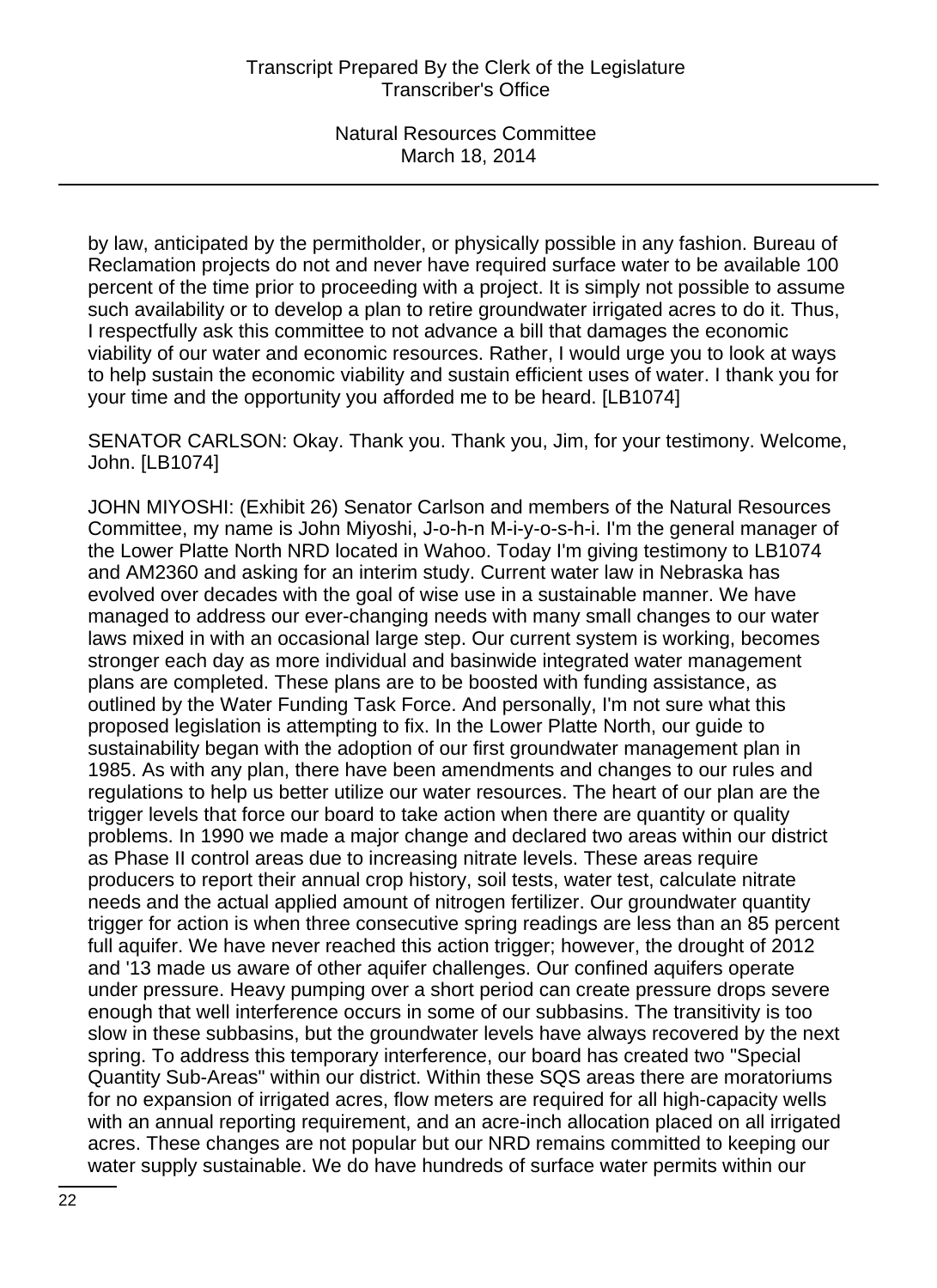district, but very few are active as the groundwater supply is far more dependable than relying on surface water. The major active surface water permits in our district are held by MUD, Lincoln Water System, and the Nebraska Game and Parks Commission. The two cities hold surface water rights for induced recharge to their well fields along the Platte River, and the Game and Parks holds an instream flow appropriation. The instream flow water right was granted knowing it could only be met 20 percent of the time on an annual basis. [LB1074]

SENATOR CARLSON: John, I'm going to stop you here. Sorry. [LB1074]

JOHN MIYOSHI: Okay. [LB1074]

SENATOR CARLSON: Okay. Thank you for your testimony. [LB1074]

JOHN MIYOSHI: The rest of that's there. [LB1074]

SENATOR CARLSON: Yes. [LB1074]

SENATOR KOLOWSKI: Mr. Chairman. [LB1074]

SENATOR CARLSON: Senator Kolowski. [LB1074]

SENATOR KOLOWSKI: May I ask one question? [LB1074]

SENATOR CARLSON: Sure. [LB1074]

SENATOR KOLOWSKI: Just to double-check. John has got a long history with the NRDs. I'm not putting you on the spot or anything, John. I just wanted to get a clarification. Back in 2004 when LB962 was passed, what were the reactions or the stand on the NRDs at that time with that issue ten years ago? [LB1074]

JOHN MIYOSHI: Well, we saw it as a challenge, and all those challenges need to be met. But for sustainability and keeping our water users all intact, we saw it as a good thing. I think there was support from the NRDs. It was the right thing to do and it's proved its merits over the years. [LB1074]

SENATOR KOLOWSKI: Okay. And the Farm Bureau was behind it at that time also or were there mixed bags on all that? [LB1074]

JOHN MIYOSHI: Well, of course there's always a mixed bag. You fear the unknown. I think we have slowly made these changes over the years. The end product has always been positive for the state and it's because we've stood back and looked at the big picture. And our goal with that was to keep all of our irrigators so that they could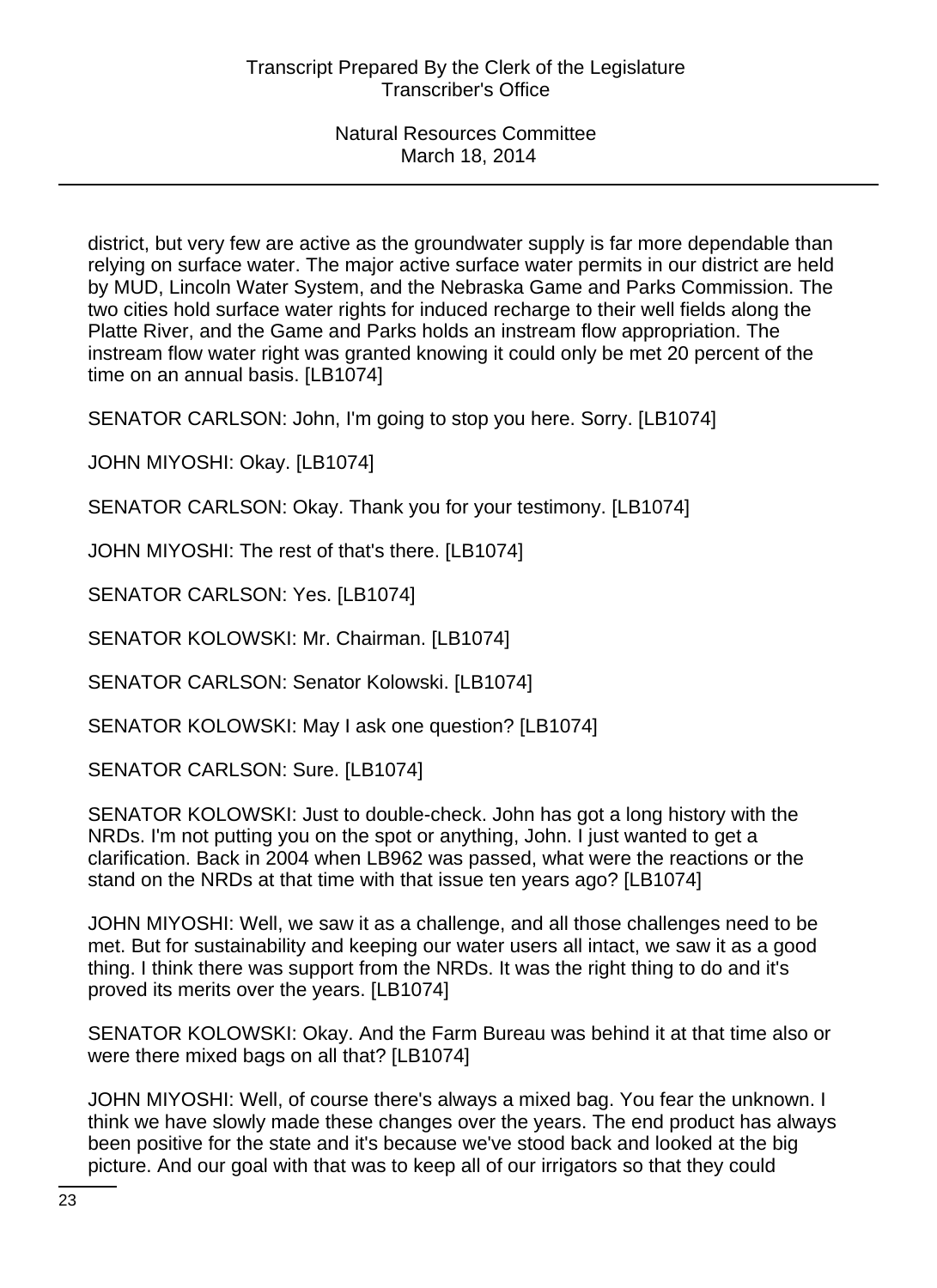continue to irrigate as they have in the past and not take away from their uses. [LB1074]

SENATOR KOLOWSKI: Thank you, John. [LB1074]

SENATOR CARLSON: Okay. Thank you, John. Let me see a hand of how many neutral testifiers we have again? And I want to give Senator Lathrop adequate time on his closing. So talk a little faster, Stan. (Laugh) [LB1074]

STAN STAAB: (Exhibit 27) Faster? Good day, Senator Carlson, members of the Natural Resources Committee. I'm Stan Staab, S-t-a-n S-t-a-a-b. I'm general manager for the Lower Elkhorn out of Norfolk. I'm testifying today on behalf of our district. Thank you again for the opportunity to testify on these amendments. I would say that Nebraska's progress over the past 12 years to manage this water resource has been very impressive. You have passed various integrated management statutes after meticulous study and deliberate debate. Department of Natural Resources have worked closely, now working more closely than ever with a majority of the districts to complete and implement integrated management plans as required and allowed by statute. This is a carefully devised system and it's working well, and it should be given a chance. Departments are working together as effectively and cooperatively as I have experienced in my almost 35-year career with the districts. I can speak from personal experience with this. Our district is working currently with the district to develop...excuse me, DNR to develop a voluntary integrated management plan. We are also collaborating with the departments, mentioned earlier, with six other NRDs to develop a Lower Platte Basin plan which covers, by the way, roughly one third of the state, all the way from Omaha to Sheridan County. LB1074 proposes to make major changes to our integrated management laws. Unlike LB962, which included significant input from the Water Policy Task Force over almost two years or more, other stakeholders and so on, this proposal has not been vetted in the public eye. Many of my board members and certainly not the public in our district is even aware of what's going on today. Senator Carlson spent many hours with his task force in stakeholder meetings across the state, developing a very viable funding opportunity for us, and we support that. In addition to this general concern of this whole thing, I wish to briefly mention just two things in the proposed amendment which are concerns of us. First change would be authority granted to official participants in the basinwide planning process. Instead of the current framework for stakeholder participation adopted under LB962, which has worked quite well, as been mentioned. This gives official participants a trump card, literally. If the districts and the department cannot reach, and I say districts and department, cannot reach 100 percent agreement with all, the planning process is given off to the Water Review Board. My experience the last time any agreed in water was to agree to disagree. At the end of the day, the districts and department are entrusted with responsibility and authority and our expertise, over many, many years, to balance the interests of stakeholders and make a decision. A second concern is to strip NRDs of any authority over water management if the goals are not met by an end date.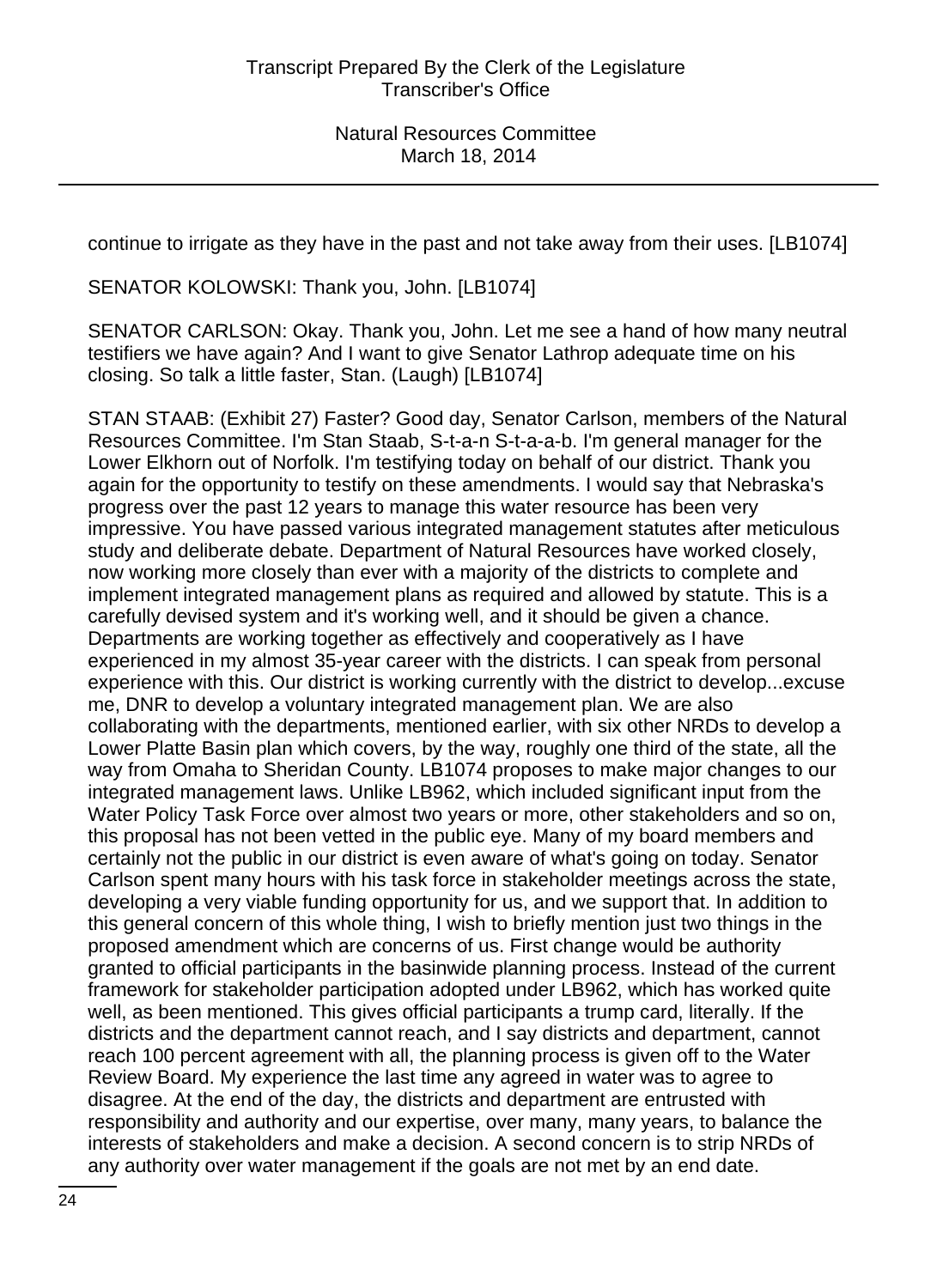Integrated water management planning is very complex and cyclical. The ability to meet goals is only partially within the control of the districts. The department, interstate compacts and so forth, and especially Mother Nature are all involved in this. And lastly, I'm really uncertain, like John mentioned, what we're trying to fix. Integrated management planning is relatively new. We've not been given a chance in terms of time and years to develop things, and I would suggest that you give us that time. But we haven't even seen how the game is really being played and we'd like to have a chance to do that. I have great faith in our current system and feel that we should give it an opportunity. And I recommend, therefore, that you take a harder look at LB1074. Thank you, Senator. [LB1074]

SENATOR CARLSON: Okay. Thank you, Stan. Welcome, Butch. [LB1074]

LEON KOEHLMOOS: I've already got a red light. [LB1074]

SENATOR CARLSON: Oh, yeah, wait. We don't want to turn him red right away. (Laughter) [LB1074]

LEON KOEHLMOOS: (Exhibit 28) I thought...any questions I guess? (Laughter) Chairman Carlson and members of the Nebraska Natural Resources Committee, my name is Leon Koehlmoos, that's L-e-o-n K-o-e-h-l-m-o-o-s, and I'm the general manager of the Lower Loup Natural Resources District based in Ord. I'm presently giving testimony in opposition to LB1074 and its proposed amendment, AM2360. The Lower Loup NRD has been proactively involved in both groundwater and surface water management for over 40 years and we've been especially proactive since the passage of LB962 in 2004. And my testimony that I've submitted will go into some of the things that we've done over the years to get ourselves in better shape as far as water management, and I won't read that into the record. The point we wanted to make is the Lower Loup NRD is not against planning, but LB1074 and its accompanied amendment assumes the natural resources districts across the state have not been doing their job, and this is just not the case. Before legislation like LB1074 is considered, I would suggest the Natural Resources Committee and every state senator gather all of the facts and visit with each of their natural resources district to determine if this legislation actually improves groundwater management before setting water policy that isn't feasible or necessary. Local control works. Water basins across Nebraska are diverse, and a one-size-fits-all approach will not be as effective as our current management system. I thank you for your time, and I'd be glad to answer any questions. [LB1074]

SENATOR CARLSON: All right. Thank you, Butch. Thank you. Welcome, Jasper. [LB1074]

JASPER FANNING: Chairman Carlson and members of the committee, thank you. My name is Dr. Jasper Fanning. Today I'm here to appear before you and represent myself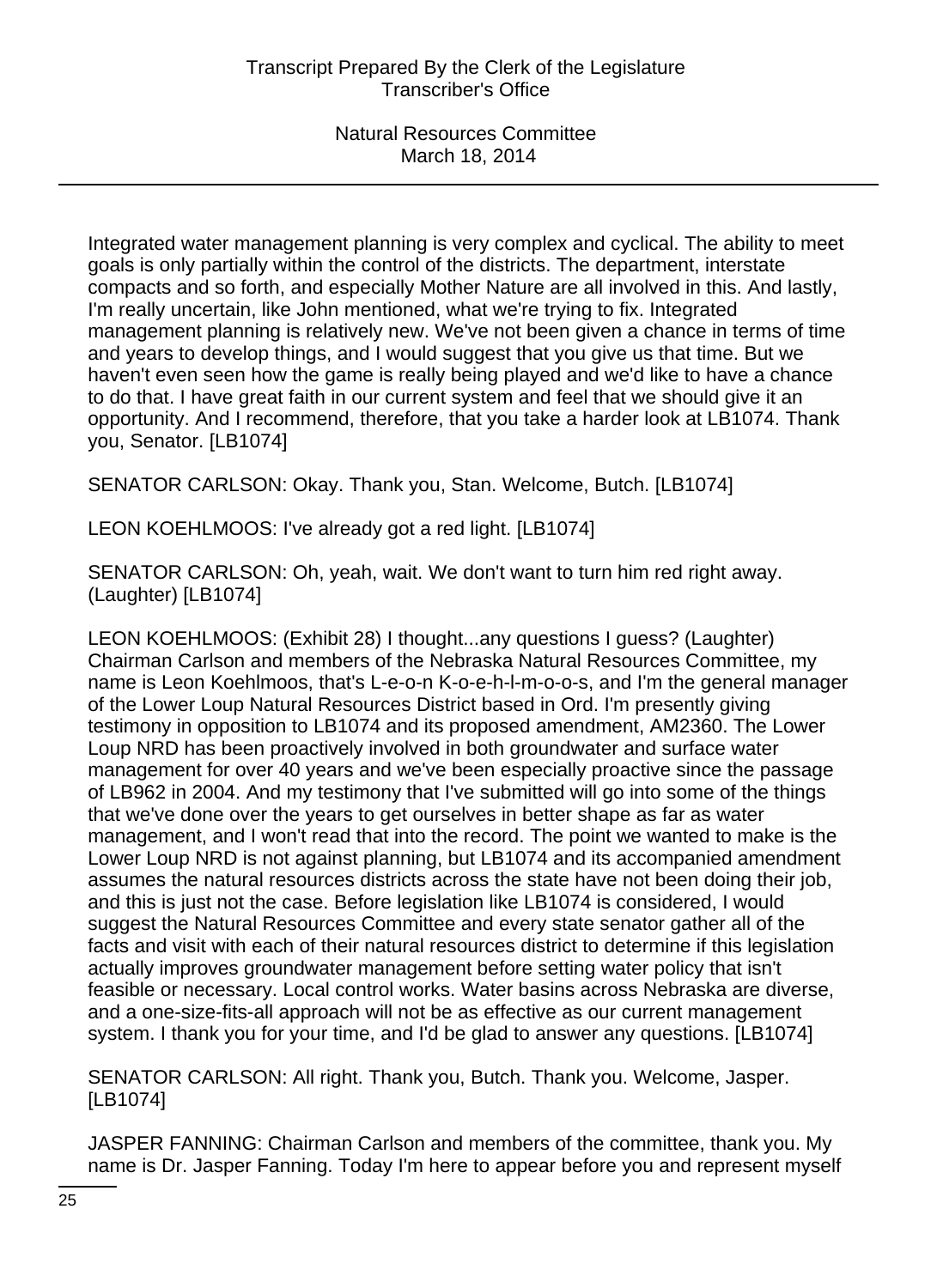Natural Resources Committee March 18, 2014

as an individual. I'm a farmer/rancher, irrigator, economic consultant. In my spare time I manage a natural resources district. But more importantly, today, my comments come as the groundwater user representative on the Nebraska Water Resources Association board. If the intent of AM2360 to LB1074 is to simply require collaborative basinwide planning to best manage our water resources, it falls short of the mark. The attempt to exempt the Upper Platte Basin on page 6, line 10, misses. It would require basinwide planning by those areas of the Platte determined to be fully appropriated but not overappropriated. There would be at least two natural resources districts that would be required to form a basinwide plan while the remaining greater area of the Upper Platte Basin would be exempted from basinwide planning under this proposed amendment. The proposal arbitrarily sets deadlines for achieving goals without knowing what the goals will be or how best to achieve them for the viability of the basin on page 11, line 25. The basinwide plan supersedes the IMPs on page 12, lines 12 and 13, that says the basinwide plan shall include management actions. The goals and objectives belong in a basinwide plan. The management actions to be taken to achieve those goals and objectives by any district should be determined by that district and its IMP, not in the basinwide plan. While surface water users are well represented by the stakeholders in the proposed legislation, I question why we continue to leave out the groundwater user as officially being represented in water management planning on page 12, line 22. The proposal requires a technical analysis every five years, page 13, line 22. While a monitoring plan is part of any IMP, that review process is continual and ongoing under Nebraska water management and there is no apparent benefit that I can see of their specific requirements included in this proposal. Former Director Bleed assures us, in the Journal Star this morning, that the bill would not require a shutdown of groundwater irrigation--if other options can be found. Any logical interpretation of that says there is a requirement unless--unless--we can find adequate funding and tools provided in the future to avoid that. And so I think that requirement is real and the concerns that have been raised here today are accurate. While even if pursued, the policy results in the same amount of water being used, leaving the balance of water uses unaffected. And by that, we could shut off ten irrigated acres, or more, of groundwater irrigation to supply enough water of a relatively less inefficient use of surface water; but at the end of the day, the same amount of water gets used. And so that balancing can result in the requirement of shutting down efficient uses of water to provide water to be used by more inefficient uses. So to equitably achieve a balance, we need adequate funding tools far more than we need additional planning. And with that I'll conclude my comments. [LB1074]

SENATOR CARLSON: Okay. All right, thank you, Jasper, for your testimony. [LB1074]

JASPER FANNING: Thank you. [LB1074]

SENATOR CARLSON: Opponent? [LB1074]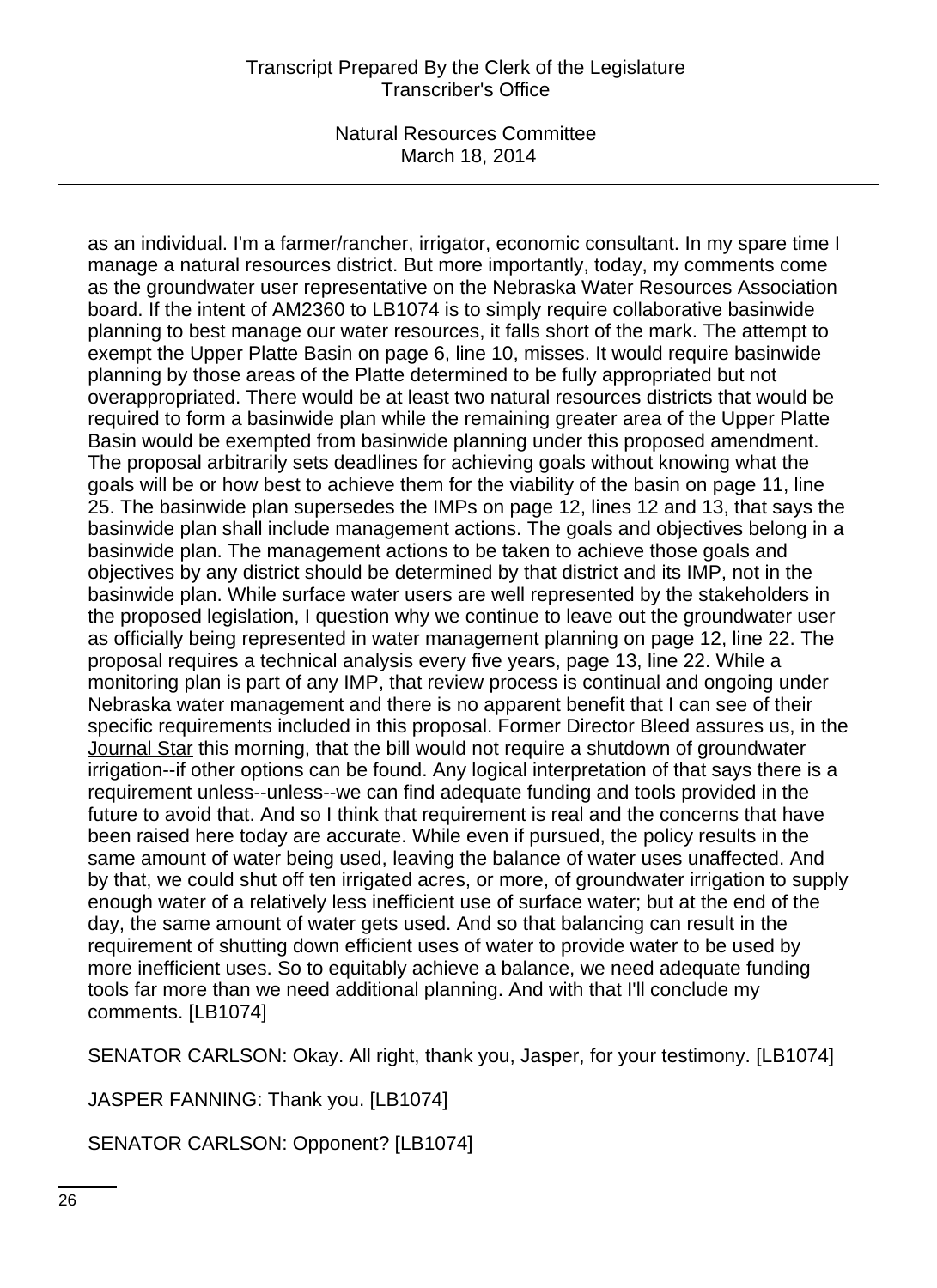# SCOTT MERRITT: Yes. [LB1074]

SENATOR CARLSON: And then how many neutral again? I'm sorry. Okay. Welcome, Scott. [LB1074]

SCOTT MERRITT: (Exhibit 29) Mr. Chairman, members of the Natural Resources Committee, my name is Scott Merritt, S-c-o-t-t M-e-r-r-i-t-t. I'm here representing the Nebraska Corn Growers today. In the interest of time I'll just kind of hit on a few of the bullet points of our written testimony. The Nebraska Corn Growers Association is opposed to LB1074 as it has been amended in AM2360. We believe that the current language creates issues and needs to be further studied and reviewed, and engaged in some of the solutions. You know, the water issues are very important and very complex in the state of Nebraska, and I think that we need to step back and take another look at what we're doing. Nebraska Corn Growers have always been supportive of the natural resources districts and the local control because of the diversity of our geography and our natural resources in this state. And when we talk about the natural resources, several of the districts have talked about the plans that they have implemented. They're ongoing. They're reviewing them and they're adjusting them as needed to address the needs of the state. I've had several members express concerns. I won't go into those. I'll just kind of, in a broad thing. There's concerns about the modeling; how does it factor into the social, the economic, the environmental impacts, the diversity of the land and the water and geography that you've heard here today; how does that fit into a long-term sustainability concern; and some of the districts that they don't believe need plans maybe already have them, and if they don't need them and never will need them then why are we utilizing resources for those? These are just some of the general questions that have been brought up by my folks. But let me say that we're not opposed to the basic concept of developing long-term plans and setting goals and trying to address those goals as we move forward. So we look forward to working with the committee going forward, trying to address some of these concerns, because we obviously have the very best interests in water in the state of Nebraska from the corn growers' side. Thank you. [LB1074]

SENATOR CARLSON: Okay. Thank you, Scott, for your testimony. Anthony, are you...what's your...? [LB1074]

ANTHONY SCHUTZ: Neutral. [LB1074]

SENATOR CARLSON: Neutral. Okay, I'm going to bring you forward. We'll start with the neutral testimony. [LB1074]

ANTHONY SCHUTZ: Thank you, Senator Carlson, members of the committee. My name is Anthony Schutz, A-n-t-h-o-n-y S-c-h-u-t-z. I'm a professor at the university. I study water law and agricultural law. I'm here in my personal capacity as a former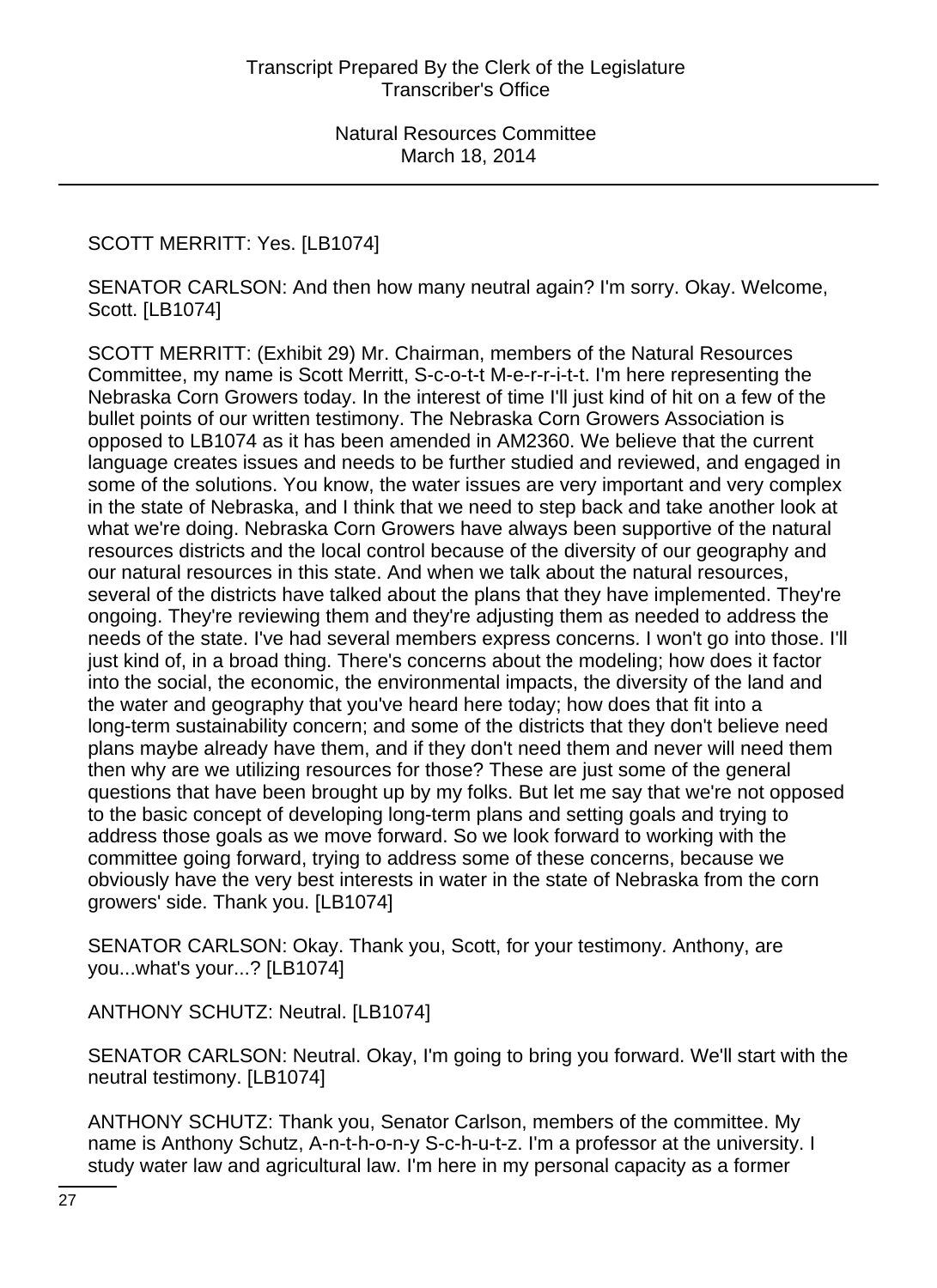Natural Resources Committee March 18, 2014

resident of the western part of the state. When I look at this legislation, I see, you know, some of it that's not really that new. We've been doing basinwide planning under 46-715(5), but that applies only to overappropriated basins. So this extends that. At least my reading of it is that it extends that to other basins. It recognizes work that's already been done, and I think all of that's appropriate. It doesn't carry forward some of the more strict outcomes that occur under the overappropriated status, so I think it brings a little bit more of a tool to the NRDs and to the department in terms of doing more integrated management going forward. I've heard a lot of testimony about page 11, lines 16 through 20 and 21. I don't read that as requiring anything. I don't think it requires the Niobrara to be maintained at 1,300 Q. I think it provides for a mechanism, it provides for a standard by which the NRDs will be judged and the DNR will be judged. But, generally speaking, the meaning of all those terms I think lies in the hands of those who are charged with engaging the planning process, much like the rest of LB962 did. So that's sort of my read on it and I think it's a reasonable one. The big question I have is, why do we need basinwide planning in addition to all of the other planning we do, right? We do a lot of planning in the water world. We often maybe don't do as much action as we do planning, but we do a lot of planning in the water world. Why do we need basinwide planning; that is, planning that extends beyond the boundaries of the NRDs? One answer is because we're unhappy with the local choices that have been made with regard to aquifer declines. I don't think that's a real good reason to start doing basinwide planning. Another reason is that we're unhappy with the external impacts of groundwater management at the local level. That to me is a more legitimate reason for doing basinwide planning. And hopefully, that's I think why we want to engage this particular process. And those things that extend beyond the boundaries of the NRDs are typically stream depletions. That's why we did basinwide planning for overappropriated basins, right? It was a problem that the locals couldn't solve on their own. You had to go further. You had to go beyond the boundaries. So when I see folks talking about sustainability and aquifer declines and whatnot, I worry that the basinwide planning provisions are just simply a way of sort of getting past the local choices on aquifer declines that have already been made or maybe overturning those choices. If there's no external impact to those choices, then I think the NRDs are doing sort of what they're supposed to do. Finally, I'll finish with the notion of sustainability. We spent two years talking about that down in the Republican Basin, Senator Carlson. It's not as simple as stop aquifer declines, right? It's a much more complicated question that we spent, you know, at least 12 months of the 24 months we worked on that particular question. So lots of normative choices that have to be made. The last point, Jasper made a good point about the difference between implementation and rules and regulations versus the planning. The distinction between those two things hasn't been well delineated in the statutes. I don't know that's it's very well delineated in these statutes or these amendments as well. So I'll end with that unless anybody has questions for me. [LB1074]

SENATOR CARLSON: Okay. Thank you, Dr. Schutz, for your testimony. Amy,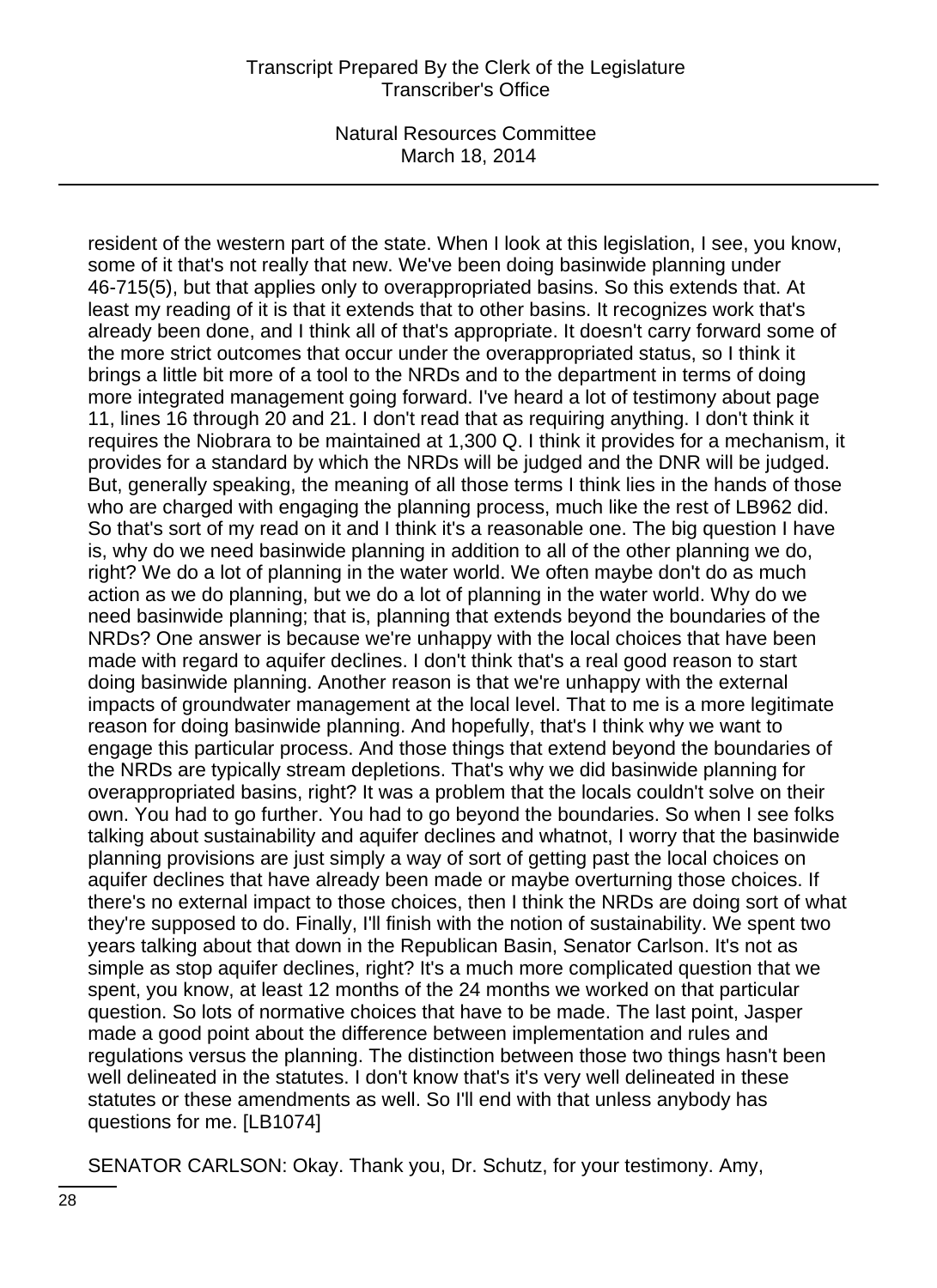welcome. [LB1074]

AMY PRENDA: Good afternoon, Senator Carlson and members of the Natural Resources Committee. My name is Amy Prenda, A-m-y P-r-e-n-d-a, and I'm the executive director for the Nebraska Water Resources Association. Just to let you know, the NWRA is a nonprofit alliance of state organizations and individuals dedicated to the appropriate management and conservation of water statewide. We're made up of 28 board members with directors representing Nebraska's river basins, surface water and groundwater irrigation, electric power, municipalities, industrial, professional, financial institutions, conservation, and recreation. And it's, therefore, we do provide a diverse voice when it comes to public policy impacting water. We're here testifying in a neutral capacity today in an effort to reaffirm our commitment to funding for water projects, and respectfully ask that the amendment to LB1074 not be a condition for passing water funding this year. Water funding comes at a critical time and we need to move forward on making this investment. We also want the committee to know that we are in support of basinwide and statewide water planning. In fact, the NWRA and the Nebraska Water Coalition has one of its policy positions that support the development and maintenance of a state water plan to address water sustainability. We think that moving in the direction of basinwide or statewide water plan would be the responsible course of action and should be pursued. That being said, there have been concerns raised that while the amendment moves in this direction, being too hasty in adopting an amendment at this time of the session will result in unintended consequences, and recommend that considerations of any...we recommend that considerations be taken as state statute requirements integrated water planning that's happening already around the state, interstate compacts, and current decrees and agreements are needed prior to such public policy being adopted. Thank you. [LB1074]

SENATOR CARLSON: Okay. Thank you, Amy. Next. Welcome. [LB1074]

DALE HELMS: (Exhibit 30) My name is Dale Helms, D-a-l-e H-e-l-m-s. I'm a surface water and a groundwater irrigator who is concerned about the sustainability of the Republic River Basin. Allocations for the aquifer are equivalent to speed limits for roads. The aquifer and roads are both for the public. The constitution is the foundation on which much of what goes on in the Legislature is based. Given that there are five dams on the Republic River and its tributaries, the compact is the foundation on which the division of waters within the state of Nebraska and the Republican River Basin is to be based on. The preamble to the compact states that individually as a state, Nebraska has agreed upon the following articles. Article I: Nebraska agreed to provide for an equitable division of such waters; to remove all causes present and future, which might lead to controversies. Article IV states that the compact lists and describes where the sources of the allocations come from for each state. And it also states: The uses of the waters herein above allocated shall be subject to the laws of the state for use in which the allocations are made. Article IV does not say that this allocation is only for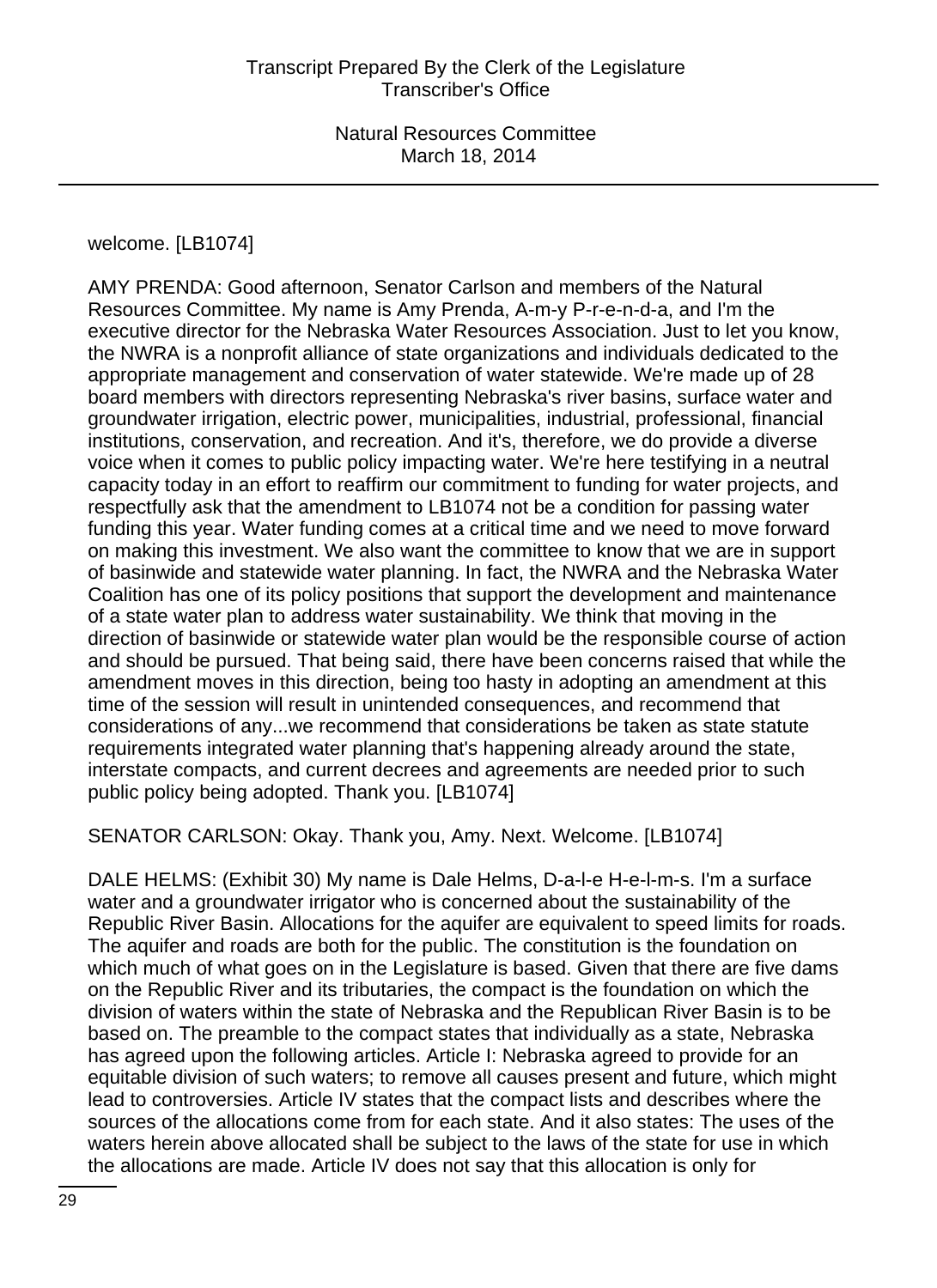Natural Resources Committee March 18, 2014

groundwater's use, and that surface water's use is to be sent to Kansas to meet compliance. When surface water allocations are sent to Kansas, no beneficial use in Nebraska occurs and does not comply with this article. When surface water allocations are sent to Kansas, no use in which the allocations are made occurs and does not comply with this article. Nebraska also agreed to the final settlement stipulations that list several actions in water-short administration to limit computed beneficial consumptive use. Some of those are adjusting well allocations, dry year leasing of water rights that divert at or above Guide Rock, imported water supply credits, etcetera. Nebraska may or may not use any of these measures, but I do not find any language that states that if Nebraska diverts surface water above Guide Rock that it is not considered a dry year lease. A lease implies compensation. Is the dry year lease language intended to protect surface water in Nebraska? The state of Nebraska is managing the aquifer for compact compliance and to win lawsuits; it is not being managed for sustainability. Compliance can be achieved without the use of surface water. James Schneider from DNR testified to the water master that model runs using actual data from the 2002 through 2006 years showed that compliance could be achieved without the use of surface water. Nebraska's current management action seems to mirror David Aiken's policy report, and that policy report says, "The best answer I can come up with is to have the groundwater users pay the surface water irrigators for their water rights. This approach would also significantly simplify Republican River management. The river could be managed entirely for compact compliance purposes." Nebraska's current management actions accomplished this policy without the groundwater irrigators or the state paying anything. [LB1074]

SENATOR CARLSON: Dale, I'm going to stop you there. [LB1074]

DALE HELMS: I know. I know. [LB1074]

SENATOR CARLSON: And I appreciate the work that you've done on this, and I certainly will be one that studies this more carefully. Thank you for your testimony. [LB1074]

DALE HELMS: I lost over \$130,000 in revenue last year because my surface water was sent to Kansas. I cannot survive two or three years of this. [LB1074]

SENATOR CARLSON: Okay. All right, thank you. Next. Welcome, Jeff. [LB1074]

JEFF BUETTNER: (Exhibit 31) Senator Carlson and members of the committee, when I arrived here this afternoon, or this morning, I had not intended to testify. In fact, the Central had filed some written testimony in a neutral capacity as it pertains directly to LB1074. But after hearing some of the testimony presented by the Central Platte NRD on something that I failed to find relevance to LB1074, I found it necessary to get up and speak. The studies that he referenced are disputed by Central. In fact, we show, or we have information that directly refutes that, and I just didn't want this to go unchallenged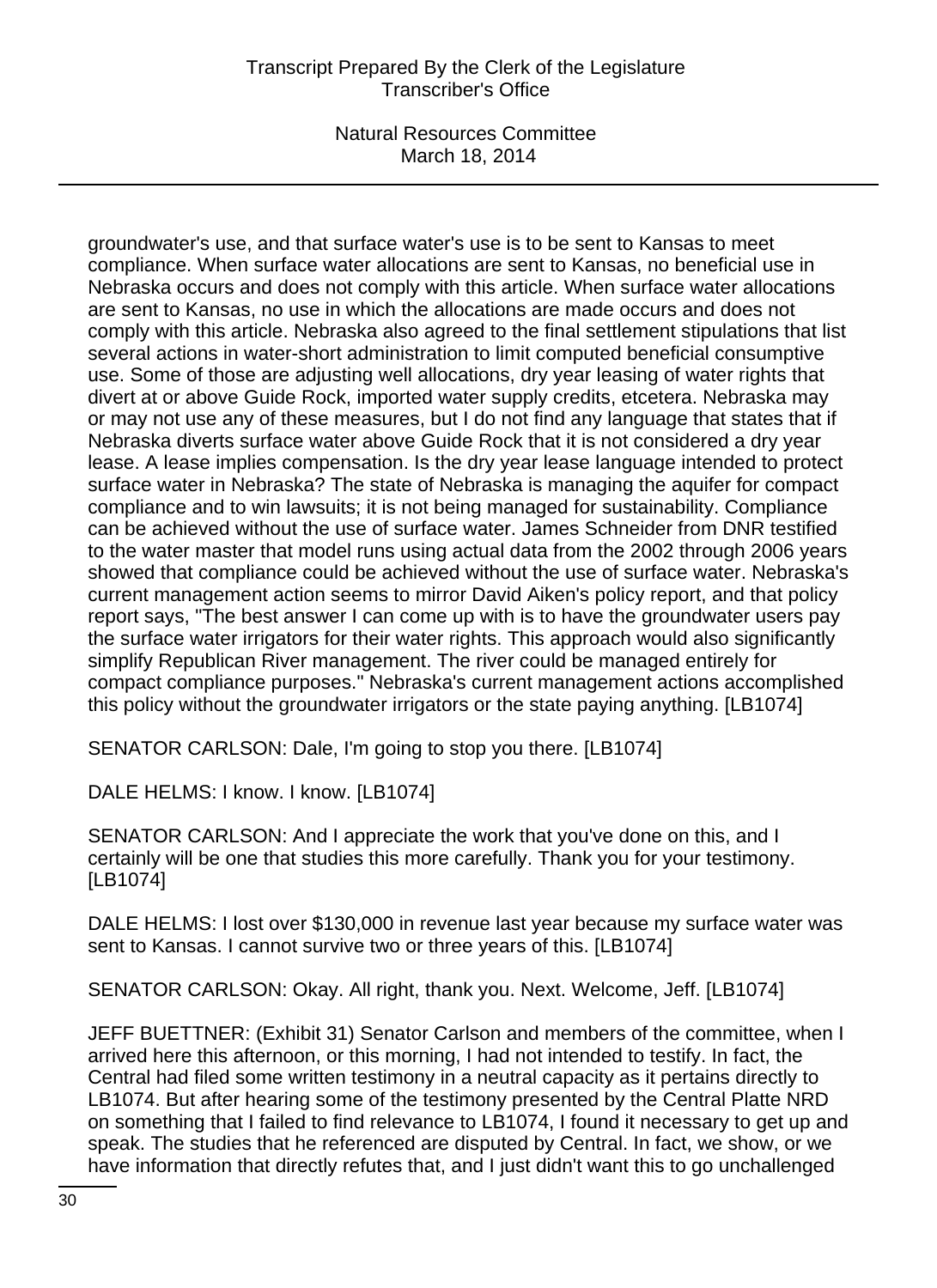before the Natural Resources Committee. So I'd like to go on record as adding those comments. Thank you. [LB1074]

SENATOR CARLSON: Okay. Thank you for your testimony. Oh, Jeff, I've got to call you back. I let you go without saying and spelling your name. [LB1074]

JEFF BUETTNER: Oh, I'm sorry. We'll do that, and can we have a rewind? It's Jeff Buettner spelled J-e-f-f B-u-e-t-t-n-e-r, and I'm with the Central Nebraska Public Power and Irrigation District. Thank you. [LB1074]

SENATOR CARLSON: Okay, thank you. Next. Welcome. [LB1074]

JACK RUSSELL: (Exhibit 32) Senator Carlson and members of the Natural Resources Committee, I'm Jack Russell, J-a-c-k R-u-s-s-e-l-l. I'm the general manager of the Middle Republican Natural Resources District testifying in a neutral position on LB1074 for the Middle Republican NRD. The Middle Republican NRD and the other NRDs in the Republican River Basin have been tackling water concerns since the NRDs were created in 1972. Through groundwater rules and regulations, good honest efforts, and years of experience, the Middle Republican NRD would like to provide this testimony. While it's tough to take a neutral stand, the board could not either support or oppose this bill. Areas of LB1074 that are worth noting that are more conceptual than specific. The Middle Republican NRD board believes the concept of basinwide planning is necessary in finding the right direction to address the concerns of the specific water problems, and hydrologically connected groundwater in the river basin is critical in making the right decisions. There are studies that have valuable information as well as current and new methods of analyzing water interrelations that should allow planners to come to a common and correct solution. It is also positive to recognize and take into account the effects of conservation practices and natural causes considering river basin planning. Experience in the Republican River Basin show that in some subbasins, the impact of conservation measures is very little, while in other subbasins there is a larger impact. To reach some type of consensus, every factor affecting water as a whole needs to be considered. Areas of LB1074 that cause some reservations are the lack of specificity or defining what is sustainable. Knowing what is considered sustainable in a river basin has a direct impact on what would be an appropriate implementation time frame. That depends on what a basin planning goal might be, and it all depends on if the group determines sustainability is not depleting anymore, that's one thing; if it's bringing some surface water back to a level, that's a whole other ball game. Until a basin planning goal is set, establishing a time frame is difficult. The other concern is there being a lack of groundwater irrigation groups that could become official participants, because if there isn't groundwater irrigation groups, then that falls back on the NRDs not only to regulate groundwater users but also an expectation for them to represent groundwater users. The last point I want to make is that the Middle Republican NRD, they understand the dilemma that surface water users are facing. And on a daily basis the NRD is working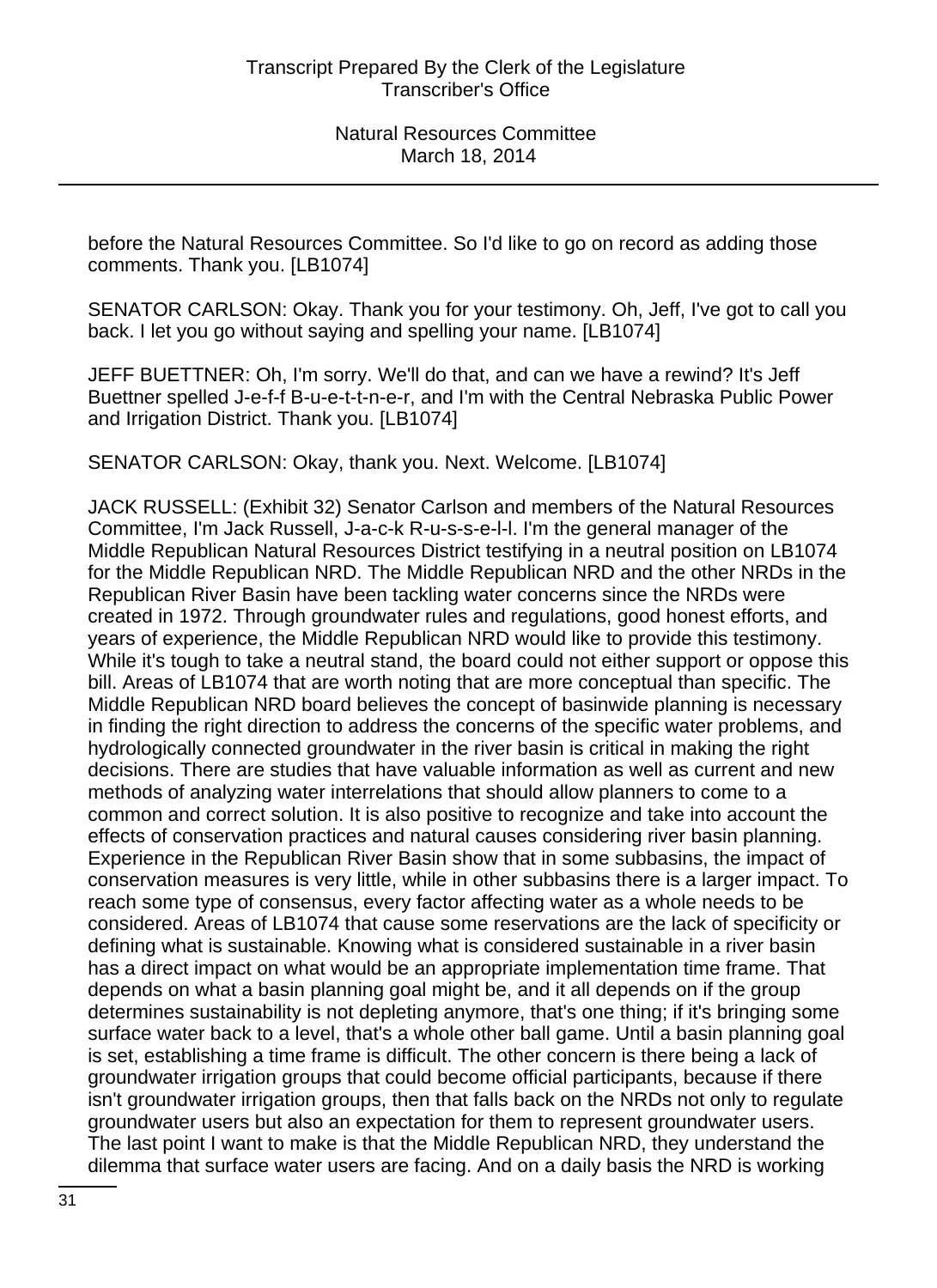with commingled wells, opt-out requests for occupation taxes, dryland leases, increasing irrigation efficiencies, and setting pumping allocations, just to name a few that will lead to sustainable agriculture in all phases of farming. With that, thank you. [LB1074]

SENATOR CARLSON: (Exhibits 33-39 and 40-44) Okay. All right, thank you, Jack, for your testimony. And I neglected to do this. We have letters of opposition from Nancy Carr of Lincoln; John Winkler of Papio-Missouri NRD; Rita Sanders, mayor, and Dan Berlowitz, city administrator of Bellevue; Joe Anderjaska of Imperial; Dean Large of Wauneta; Thomas Gaschler of Imperial; and Russ Pankonin of Imperial. And letters in a neutral capacity from Steven Smith of the North Platte Valley Water Association; and Dennis Strauch of the North Platte Valley Irrigators; John Berge of the North Platte Natural Resources District; Brian Barels of NPPD; and Glenn Johnson of the Lower Platte South NRD. And with that, that takes care of the letters that we had. You're here to read Senator Christensen's, aren't you? [LB1074]

DAN WILES: Yes. [LB1074]

SENATOR CARLSON: Okay, go ahead. [LB1074]

DAN WILES: Thank you, Chairman Carlson and members of the Natural Resources Committee. I'm Dan Wiles, D-a-n W-i-l-e-s, legislative aide for Senator Mark Christensen who represents the 44th Legislative District. Senator Christensen is unable to be here today but he wanted me to read his neutral testimony for the record on AM2360 to LB1074. Senator Christensen writes: District 44 loses no matter how you handle this bill. If you pass this bill, the consequences to the Upper Republican will be drastic to the extent of possibly shutting off two pivots to run one pivot, based on whether it is NRD-wide sustainability or township-based sustainability. If the numbers in meetings the Upper Republican NRD had are correct, we will see economics killed in the Upper Republican NRD. The land prices will drop up to 60 percent, over time, in my opinion. If, on the other hand, we don't pass this bill, the surface water is gone at least three to four years out of ten, and no compensation will ever come their way. Land prices have dropped 43 percent in one year; and likely to continue dropping till we see 70 percent declines, in my opinion. LB522 was held on Select File, and the NRDs were neutral on the bill in committee, and then the executive director of NARD recommended the bill be held until no lawsuit was pending against them. The lawsuit was denied in court, and the NARD organization never asked anyone to bring a committee or senator priority back on LB522 to compensate the surface water irrigators. Their official recommendation was neutral. So why did they ask the bill to be held? Why didn't they step up and ask the committee or a senator to prioritize LB522? It's not like I didn't plea for someone from the NRDs to step up. I stated to them at the NARD convention at the senators' NRD supper to ask for committee priority. No one would listen. Now we are here, where I cannot tell you where I want you to go with this bill. Basinwide planning is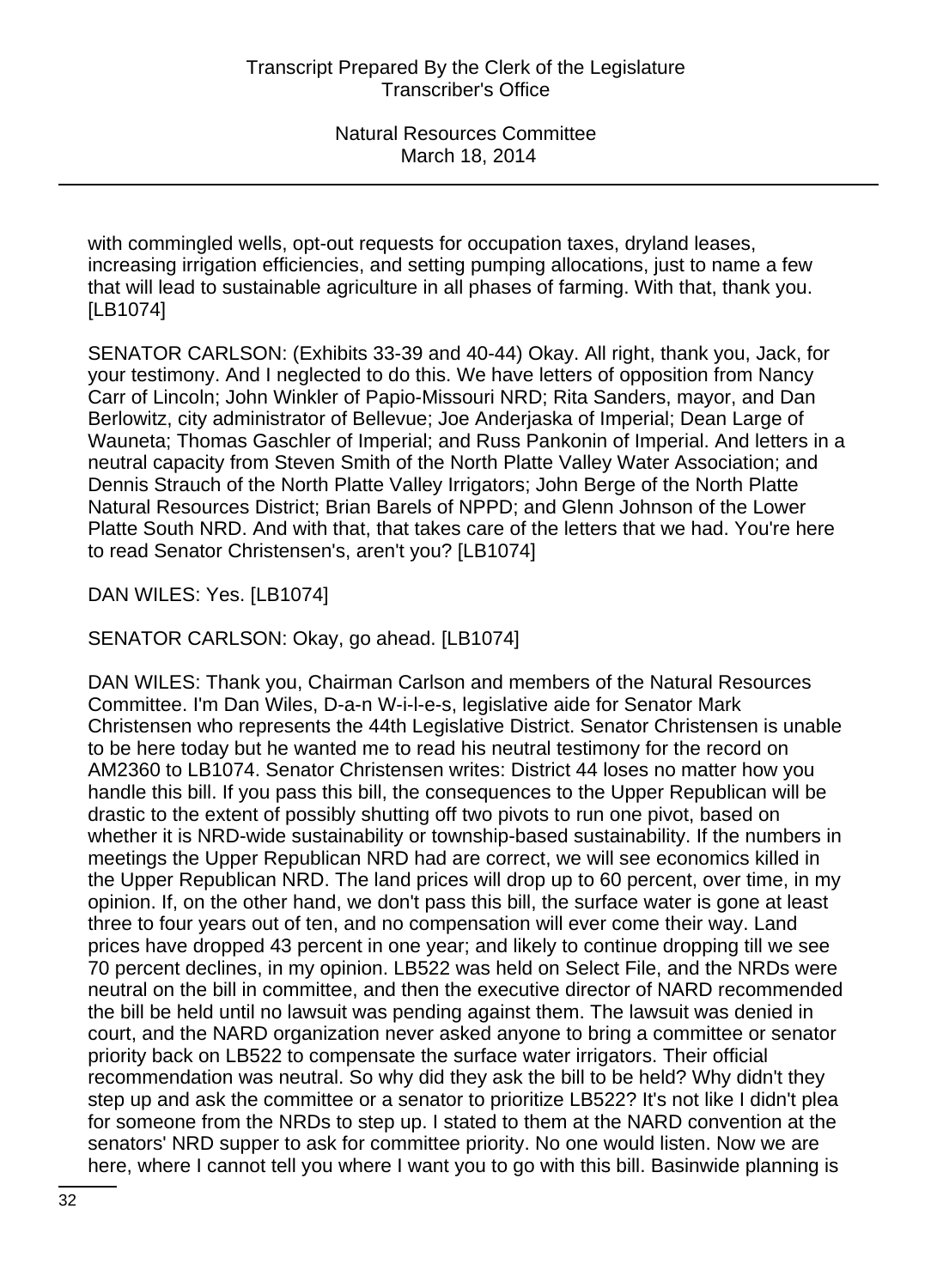Natural Resources Committee March 18, 2014

a good thing. Killing off surface water and rapid response in the Lower Republican or the Middle Republican is unacceptable. Killing the Upper Republican NRD groundwater allocations is not acceptable. So what should be done? I have testified before. In the Republican NRDs I believe we need a comprehensive plan to reach sustainable levels that keep everyone with enough water to grow a crop with drought tolerant corn and no till systems to grow a crop. This can be done by buying out groundwater in areas of dense groundwater well development or the purchase of surface water to allow reduced usage and to have water for compact compliance. I am term-limited out and cannot return to offer a surface and groundwater buyout with the state and NRD matching, using occupation tax. I realize that means additional occupation tax authority. This committee needs an interim study with commitments to surface water irrigators that a bill to replace LB1074 with the results of the study will be brought back for the 2015 session. The study should be focused on defining more clearly what finding a balance means in LB1074, examining how best to retire both groundwater and surface water through buyouts while maintaining the economy is the balance needed in the basin. It is not my intent to kill the economy through limits on either groundwater or surface water. I just hope NRDs can return to the support and commonsense approach Nebraskans use. If I could know how NRDs would treat surface water in the future, then I would easily know how to vote on this bill; but I don't at this point. Again, I urge you to consider a study, as I mentioned above. Thank you. [LB1074]

SENATOR CARLSON: Okay. Thank you, Dan, for reading in for Senator Christensen. And most of us know why he's not here, and our thoughts and prayers are with him and his family. Senator Lathrop. [LB1074]

SENATOR LATHROP: Well, thank you, Mr. Chairman and members of the committee. I want to thank you for giving up your lunch hour to have this special hearing, and I think it was a good hearing. And I want to begin my closing remarks by acknowledging a lot of NRDs who are doing good work. Right? This bill is not an indictment of every NRD. It is clear that there are NRDs that are managing their resources well and that are in balance. There are basinwide plans that are working. And for those people that are engaged in the management of their basins, the NRDs, and are doing a good job and keeping it in balance, my hat is off to you. The problem is that isn't going on everywhere. And we can't enact special legislation to deal with one, just one, river basin. The difficulty is that when we took care of the Platte River, everybody else said, take care of the Platte; we don't have a problem here. And now what we've found is we should have taken care of everybody ten years ago, and not carved out the Platte River and left everyone else alone. So ultimately the question for the committee I think is whether we've got a problem or not. Right? Do we have a problem to address regarding sustainability or don't we? I would submit to you the fact that we have to pay Kansas \$5.5 million because we did not comply with the compact would suggest that the NRD process, at least down in the Republican River Valley, is imperfect. They were charged with managing it. They didn't get enough water down to Kansas; and now the state of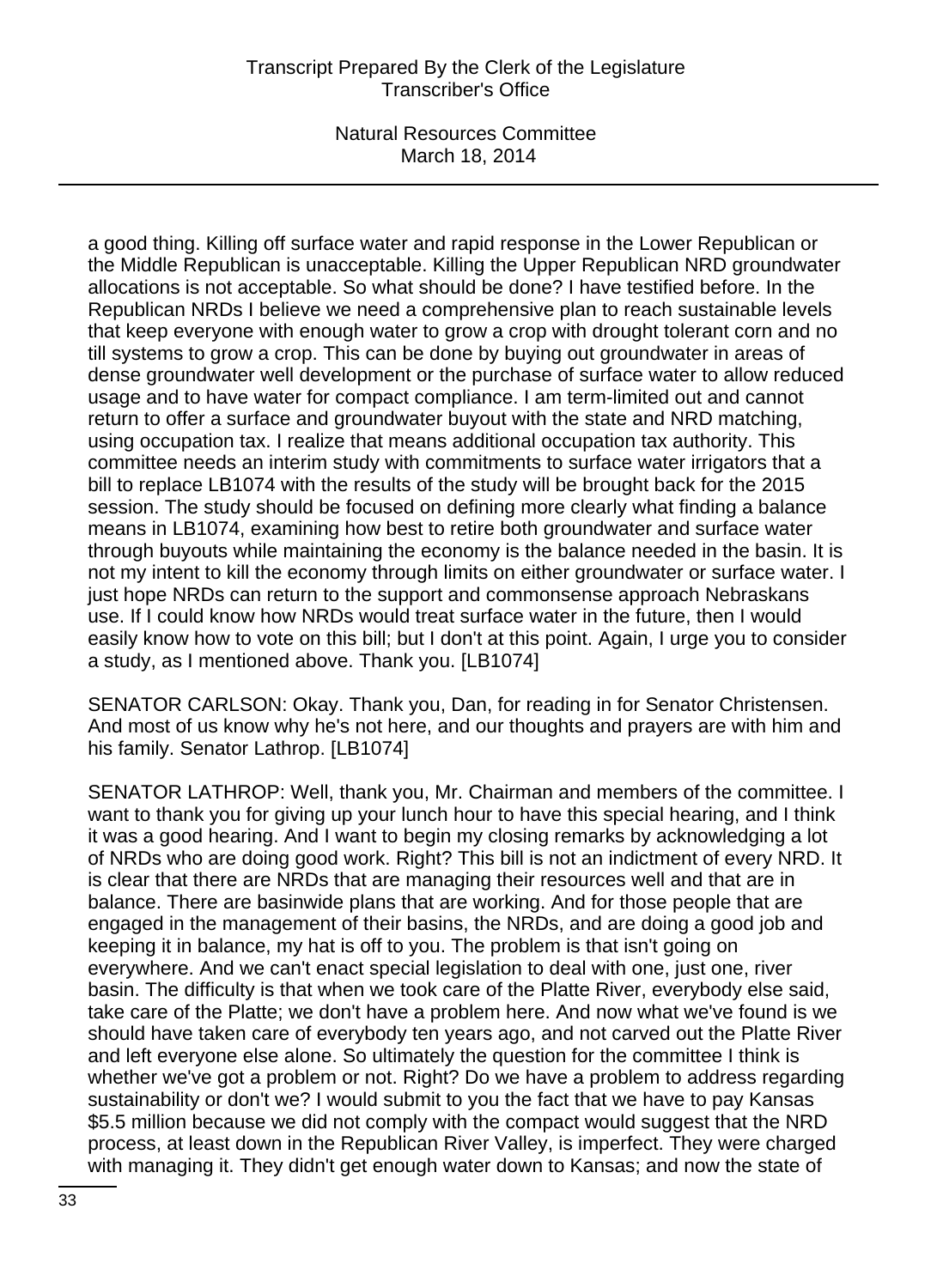Natural Resources Committee March 18, 2014

Nebraska, if that special master's report holds up, is going to have to write a check for \$5.5 million. So the NRD process is not perfect. It's good, but what it suggests is that we need some other controls in place. Now to suggest that we need more study misses the mark. This Legislature gave a million dollars to this committee to go out and study water and water sustainability. You had 28 meetings, and most of you were members of that committee. We already know what the problem is. It's about whether we have the will to pass LB1074. But there are those who came up here and said we don't really have an issue. And I would suggest that the last two task forces that have looked at water sustainability have concluded that we're depleting the aquifer and that we need to do something to stop it; to recharge the aquifer and stop the depletions. You've chaired or been involved in both committees, Mr. Chairman. And if we don't have a problem, as some would suggest today, then why are we appropriating \$31 million this year to deal with sustainability issues? Either we have a problem or we don't. But if we're going to address it, it's not just about spending money. It's about having something in place. It's the next generation of LB962, having basinwide plans. Because what you heard today is that it's working on the Platte. It's working. And it will work. And is change frightening? Sure, it is. But trust me, this bill doesn't trump or let DNR take over during this process. They have 30 years to get to a state of balance. I want to touch on just a couple more things and then I'll let you go, or stop. Many of the people that came here today said that there's no way we can make surface water whole. All right, let me tell you how they got to that interpretation and why you heard it over and over again, and why it is so off the mark. When I sat down and introduced the bill, I told you that on page 11, line 18, we used the term "permitted uses." Okay? That was meant to suggest allowable uses. Somebody with the DNR or the natural resources districts looked at that and said permitted means somebody holding a permit; and now of those in the Niobrara can never use any water because the NPPD gets their water first; they have the permit. That's not what it means. We'll take permitted out and then we solve the problems of every person that testified from the Niobrara, because they're in balance. I talked to the guys today. See, the problem is, if you're already in balance, this should be a lay up. Right? This process shouldn't be difficult and you shouldn't be afraid of it. You go in, you keep doing what you're doing, your IMPs don't change; there's no problem. But if you're not in balance, then you need to get everybody in the basin. If you want to put ground irrigators into this list of interested parties, I don't care. Get everybody around the table and have them work out a basinwide plan. I think that's what needs to be done. I don't think we need more study and I think if we are going to move on sustainability, it involves two legs or two elements, and one is this bill and the other is the funding. But one without the other won't get it done. Thank you, and I'd be happy to answer any questions. [LB1074]

SENATOR CARLSON: Okay. Thank you for your opening and thanks for your closing, Senator Lathrop, on the bill today. And do we have questions from the committee? Well, I will say--and you can comment to this, and you and I have had conversations--that one of the things I heard today was, and maybe it wasn't meant the way it came out, but that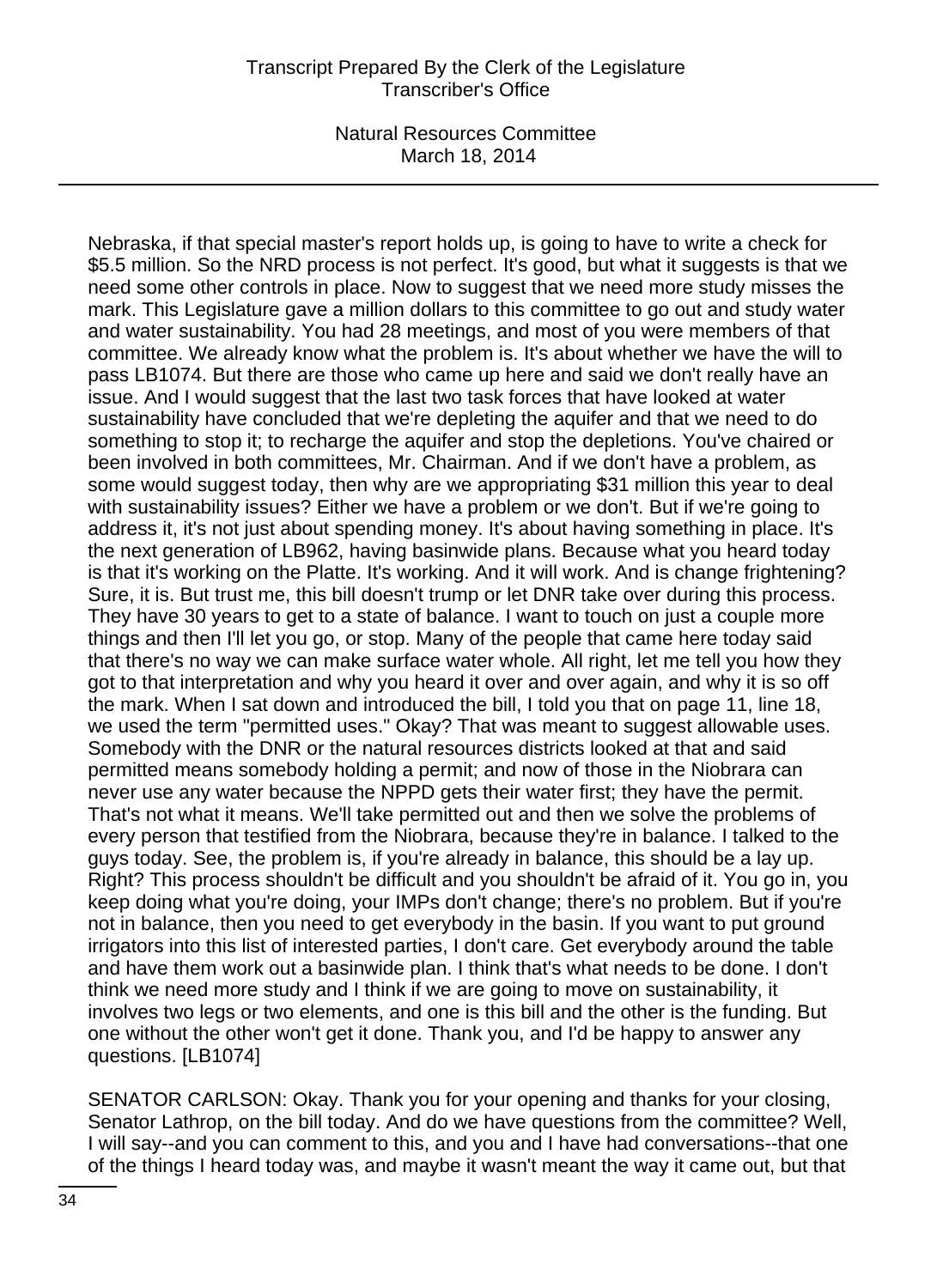sustainability and stopping groundwater depletions in some ways isn't all that important. I think it is. That's where you and I agree. [LB1074]

SENATOR LATHROP: And I think it's critical. [LB1074]

SENATOR CARLSON: And we want to see us reach a point where, in fact, groundwater depletions taper off and level off. And I don't care what anybody else says, I will call that sustainable; and I think you agree with that. [LB1074]

SENATOR LATHROP: Wherever we level off at. [LB1074]

SENATOR CARLSON: In order to get there, we have to have the will to get there. I think we agree on that. [LB1074]

SENATOR LATHROP: Exactly. [LB1074]

SENATOR CARLSON: And if we come up anything short of that, there's going to come a point in time in the future when we're going to look back and say, why didn't we do something? Do you agree with that? [LB1074]

SENATOR LATHROP: I couldn't agree more. [LB1074]

SENATOR CARLSON: Okay. And we've had good discussions. And when it comes down to the basis of what we really want to see happen in this state, we're in agreement. But we had this hearing today and listened to various testifiers so that we can kind of make a decision, is LB1074 the avenue to get us there? We both really want the same thing. Those of you that came to testify...and I appreciate all that did. In fact, I think this is a record. We had eight proponents; we had 17 opponents; and we had six in the neutral position, so. And I appreciate that you put up with coping with the three minutes that you were given. But it gave a lot of people an opportunity to provide an opinion and give a report, and I appreciate that. So between the end of this hearing and a decision that will be made by the committee on LB1074...and, Senator Lathrop, I know that I'm open and the committee is open. After this hearing today if there are any other changes or--and you mentioned one of them--that should be made on the amendment, we're open to that. And so thanks again to everybody that came...and I'm kind of taking the ball away from you. I'll give it back to you if you want any concluding... [LB1074]

SENATOR LATHROP: No. All I would do is just explain to the committee in my close, right now, if we have a problem with sustainability--and the last two or three task forces recognized that we're depleting the aquifer; if that's true, then we need to do something. And, you know, Mr. Cappel said, you know, at some point it's going to be too late. You know, we can look at the Republican River Valley and recognize that there are real problems. There are real problems complying with the compact; and the secondary, but